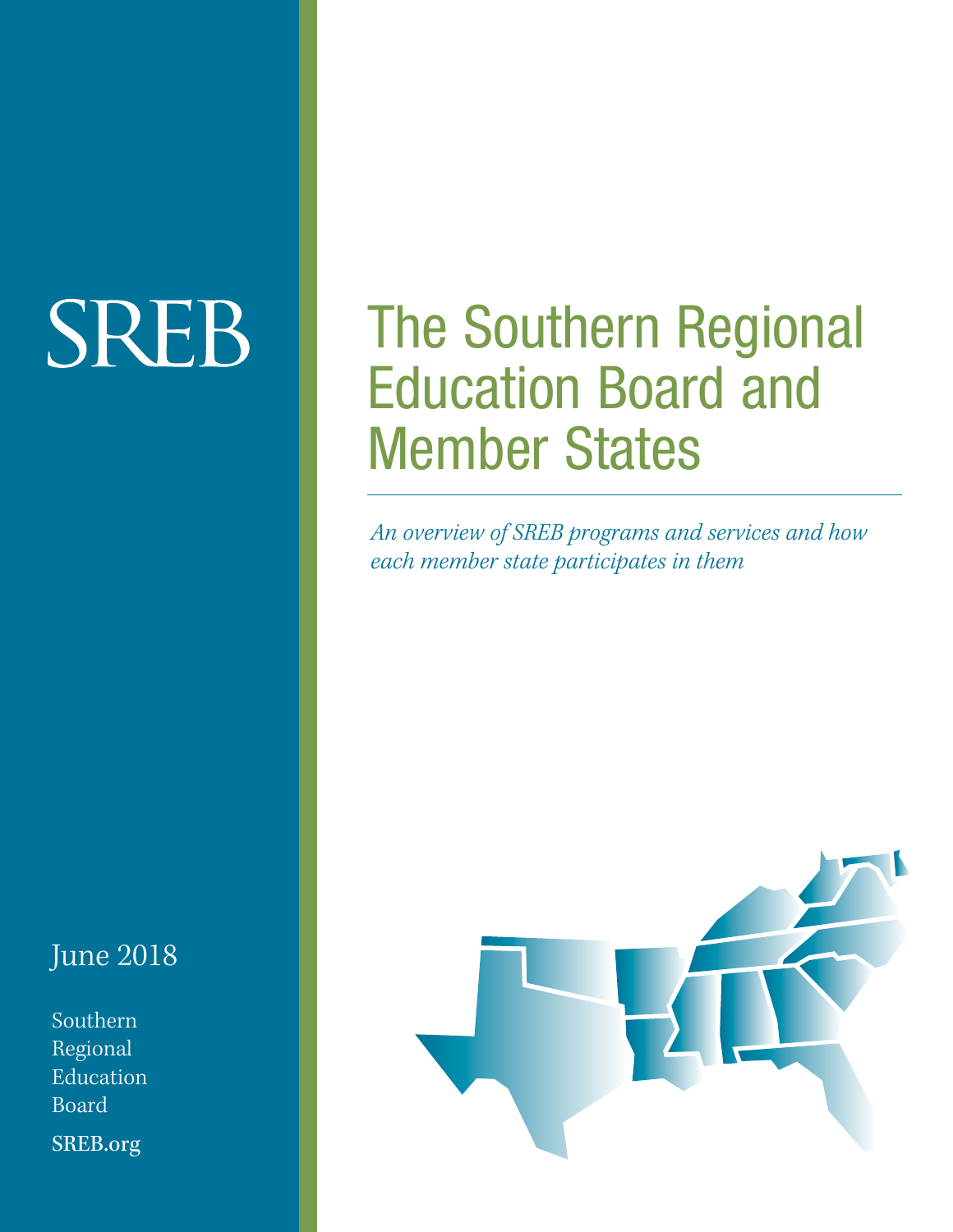$\blacksquare$  he Southern Regional Education Board works with states to improve public education at every level, from early childhood through doctoral education. A nonprofit, nonpartisan organization headquartered in Atlanta, SREB was created in 1948 by governors and legislators who recognized the link between education and economic vitality.

SREB serves a wide range of education policy leaders, including governors, state legislators, executive and legislative staff, and K-12 and postsecondary agency officials. Targeted SREB programs work directly with educators and scholars at the district, college and school levels. SREB's work is funded by member appropriations, by grants from foundations and agencies, and through contracts with district and state agencies. This report provides an overview of how each of the 16 member states participates in SREB programs and services.

# Inside

| <b>Policy</b>                          | 1  |
|----------------------------------------|----|
| <b>Professional Development</b>        | 5  |
| <b>School Improvement</b>              | 8  |
| <b>Higher Education</b>                | 11 |
| <b>Interstate Cooperatives</b>         | 15 |
| <b>Education Data and Analysis</b>     | 17 |
| Leadership                             | 18 |
| <b>Funding</b>                         | 22 |
| <b>Reports</b>                         | 22 |
| <b>Programs, Services and Contacts</b> | 23 |
|                                        |    |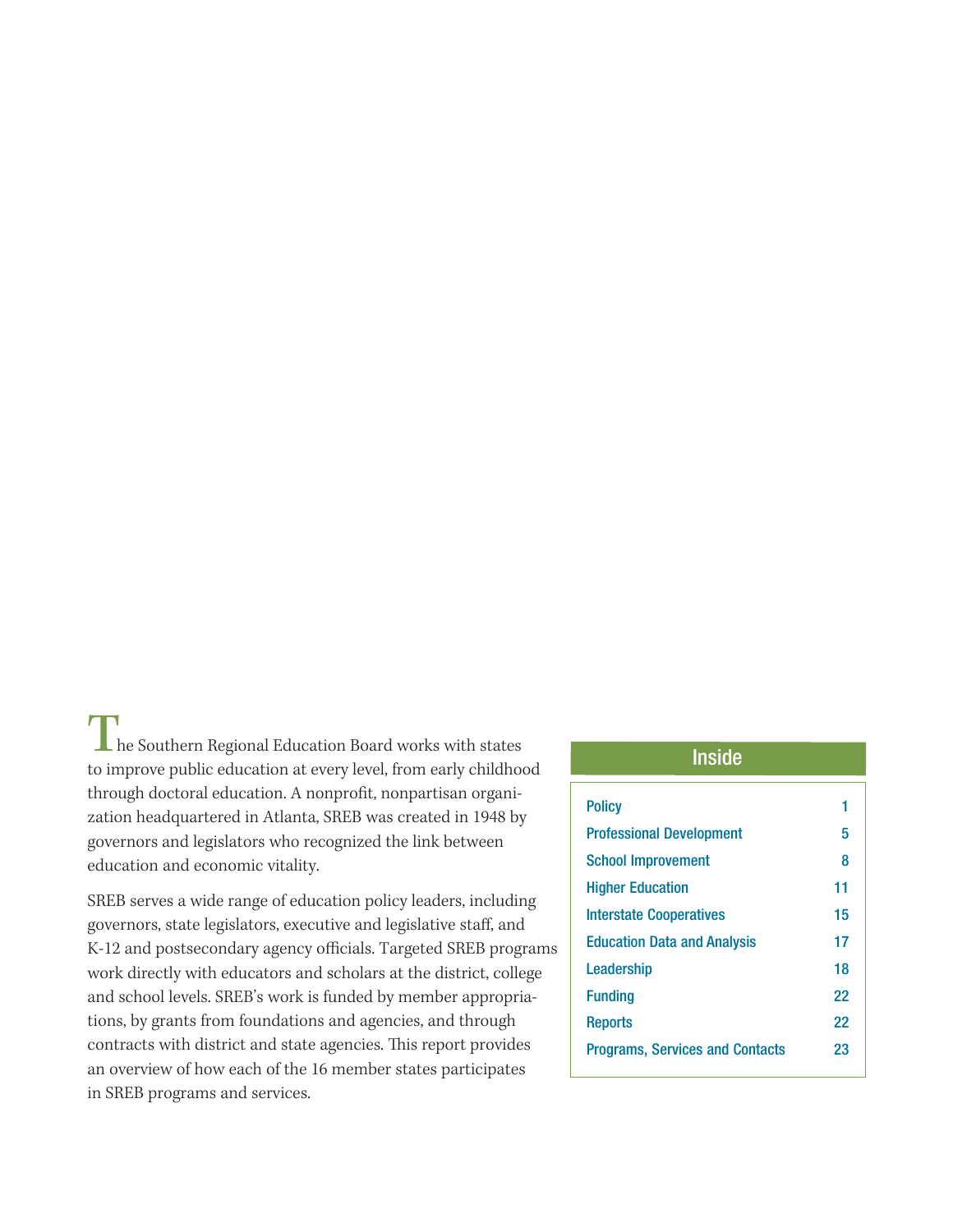# **Policy**

# Goals for Education | Monitoring state policies

Monitoring, measuring and reporting through comparative and state-specific reports to assist education leaders and policymakers as they shape public policy in education. SREB tracks trends and analyzes the progress of all 16 SREB states in each area in the Challenge to Lead 2020 Goals for Education.

# College and career readiness

Intensive work to help member states implement these essential components of SREB's recommendations for statewide college and career readiness:

- 1. **Adopt statewide readiness standards** for literacy and mathematics skills.
- 2. **Assess high school juniors** to determine their progress toward the standards.
- 3. **Offer transitional readiness courses** for juniors who are assessed as not fully ready, and require them to take the courses in 11th or 12th grade.
- 4. **Apply the standards** in deciding whether students need learning support after admission to college.
- 5. **Hold schools accountable** for increasing postsecondary readiness.

# More information: Dave.Spence@SREB.org | (404) 875-9211 | SREB.org/Readiness

# Benchmarking Implementation of College- and Career-Readiness Standards

Tracks and reports progress on implementation of college- and career-readiness standards and related reforms across 15 states. Based on this research, SREB staff support these states through reports, meetings and technical assistance. During 2017, SREB published regional and state-specific reports on readiness in new state accountability plans and on alignment of instructional materials. The reports highlight strong state efforts and offer recommendations for moving forward.

# More information: Kim.Anderson@SREB.org | (404) 775-9366 | SREB.org/BenchmarkingStandards

# Educator Effectiveness

Advises state and district leaders as they develop strategies to support the professional growth of teachers and principals. SREB serves as a technical advisor to state education agencies, conducts needs assessments and focus groups to help states plan and evaluate implementation, spotlights inspiring stories of local practice and convenes stakeholders at regional meetings.

During 2017 and 2018, educator effectiveness staff worked with legislators, state agency leaders and policymakers in SREB states.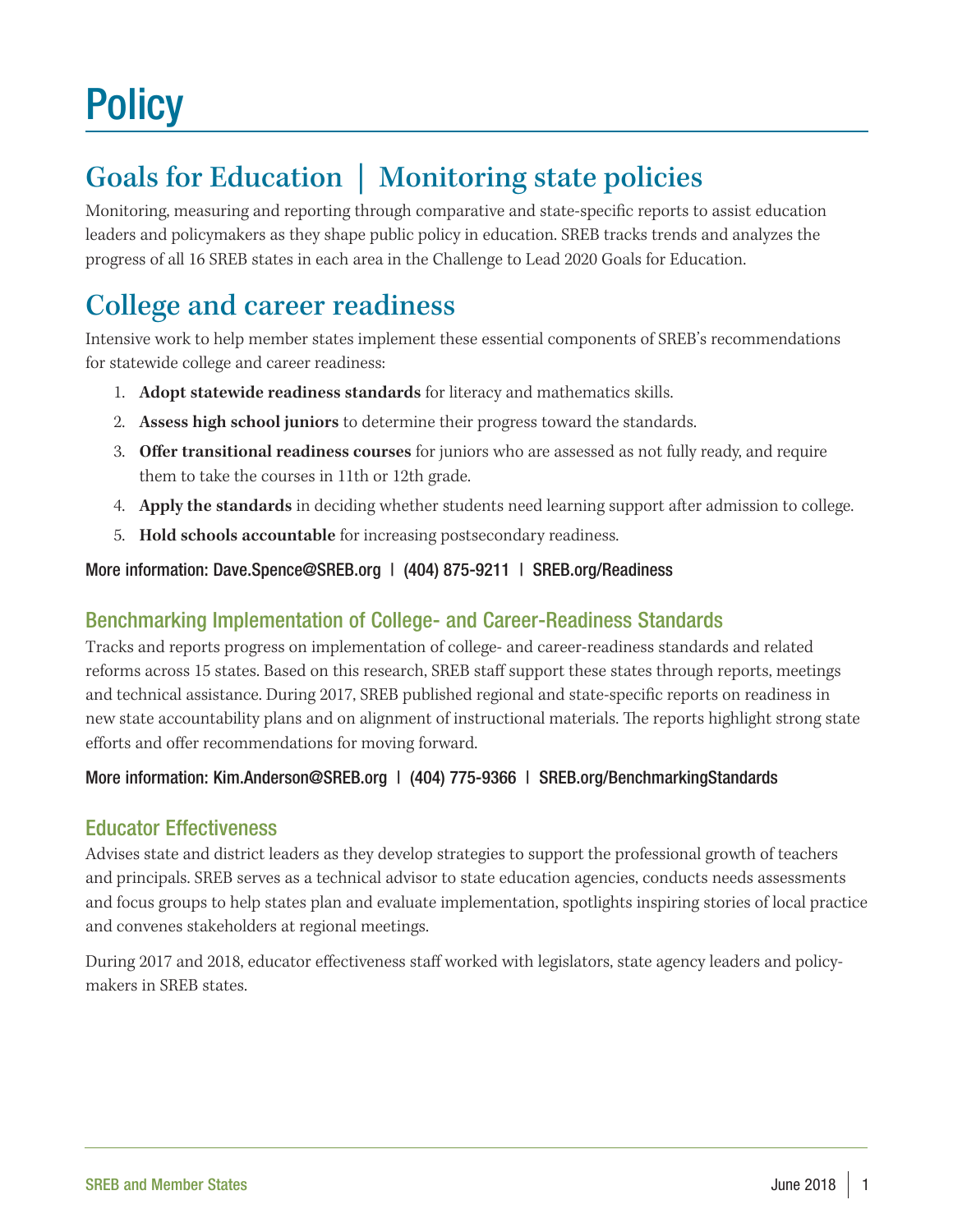# *Technical Assistance*

During 2017-18, SREB partnered with the education agencies in these states to support implementation of their statewide educator effectiveness strategies.

| Alabama  | Maryland    | North Carolina | South Carolina |
|----------|-------------|----------------|----------------|
| Arkansas | Mississippi | Oklahoma       | West Virginia  |

#### *Focus Groups*

SREB staff conducted focus groups with teachers and administrators in these states between May 2017 and May 2018, collecting feedback to help state education agencies improve their systems.

Arkansas Maryland South Carolina

# *Improving Educator Effectiveness: Lessons Learned*

Eight state teams attended the SREB teacher evaluation meeting, *Transforming Adult School Culture*, in November 2017. Teams included multiple stakeholders: state agency leaders, state teacher association representatives, district superintendents, principals and classroom teachers.

| Arkansas | Kentucky | Mississippi    | Oklahoma       |
|----------|----------|----------------|----------------|
| Georgia  | Maryland | North Carolina | South Carolina |

#### *Annual Educator Effectiveness Convening*

Thirteen state education departments sent representatives to the sixth annual SREB educator effectiveness convening in April 2018 to participate in working sessions with their peers.

| Alabama  | Kentucky    | North Carolina  | West Virginia |
|----------|-------------|-----------------|---------------|
| Arkansas | Louisiana   | <i>Oklahoma</i> |               |
| Delaware | Maryland    | South Carolina  |               |
| Georgia  | Mississippi | Tennessee       |               |

#### *Data and Publications*

SREB responded to information requests from a variety of stakeholders across the region during 2017-18. The customized briefings in response to these requests are published at SREB.org/information-requests.

School Is My Happy Place, a vignette released in March 2018, spotlights innovative strategies for positive school culture at a Florida elementary school.

An interactive online tool, refreshed for 2017-18, tracks bills across topic areas including teacher preparation, evaluation and professional learning.

More information: Andy.Baxter@SREB.org | (919) 590-5677 | SREB.org/EE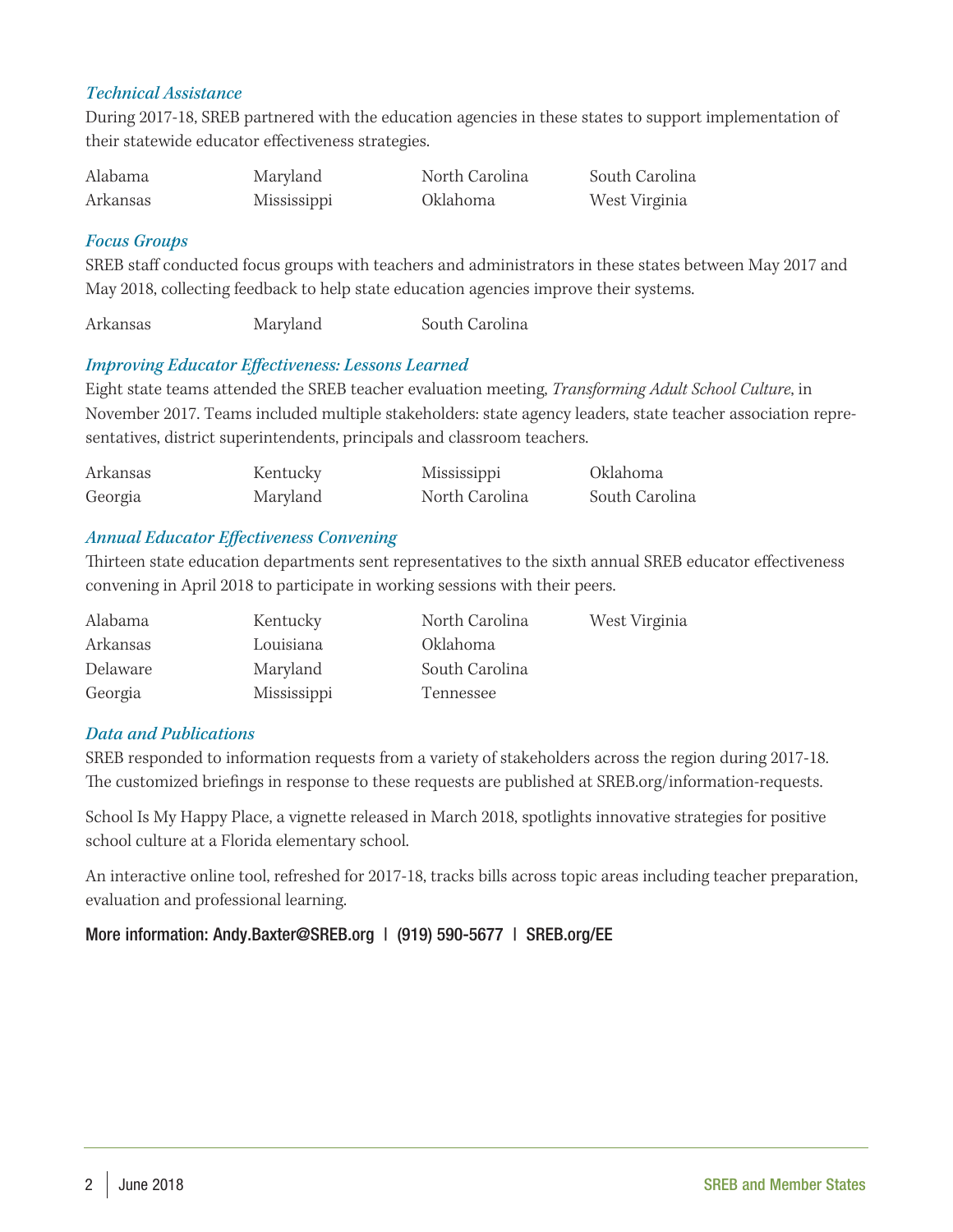# Teacher Preparation Commission

Convenes state leaders to develop practical and effective statewide recommendations to improve teacher preparation programs. The Commission met during 2016, 2017 and 2018 to consider effective ways to better prepare teachers to help students reach higher academic standards and will publish its final report in late 2018.

#### *Members of the Commission:*

John Bel Edwards, Governor of Louisiana, *Chair* Rita Allison, State Representative, South Carolina Wayne D. Andrews, former President, Morehead State University, Kentucky Alan Baker, State Representative, Alabama Melanie Barton, Executive Director, Education Oversight Committee, South Carolina Hugh Blackwell, State Representative, North Carolina Peggy Brookins, President and CEO, National Board for Professional Teaching Standards, Virginia Terry Burton, State Senator, Mississippi Robert Caret, Chancellor, University System of Maryland Terri Collins, State Representative, Alabama Tom Dickson, State Representative, Georgia Bill Ferguson, State Senator, Maryland Erik Fresen, former State Representative, Florida Brandon Gosey, Member, Rutherford County School Board, North Carolina Mary Gunter, Director, Center for Leadersip and Learning, Arkansas Tech University Joy Hofmeister, State Superintendent of Public Instruction, Oklahoma R. Edward Houck, former State Senator, Virginia Teresa Inman, Media Specialist, Paris School District, Arkansas Roger Kane, State Representative, Tennessee Eric Luedtke, State Delegate, Maryland James Machell, Dean, College of Education and Professional Studies, University of Central Oklahoma Jennifer McClellan, State Delegate, Virginia Robert W. Rescigno, Assistant Vice President, Academic Affairs, Wilmington University, Delaware Scott Ridley, Dean, College of Education, Texas Tech University Benjamin Riley, Founder and Executive Director, Deans for Impact Johnnie Roebuck, former State Representative and retired educator, Arkansas Freddie Powell Sims, State Senator, Georgia Molly Spearman, State Superintendent of Education, South Carolina Francis Thompson, State Senator, Louisiana Lindsey Tippins, State Senator, Georgia Donnie Whitten, Superintendent, Arkadelphia Public Schools, Arkansas L. Anthony Wise, President, Pellissippi State Community College, Tennessee Jamie Woodson, Executive Chairman and CEO, Tennessee State Collaborative on Reforming Education

# More information: Mark.Emblidge@SREB.org | (804) 316-54881 | SREB.org/TeacherPrep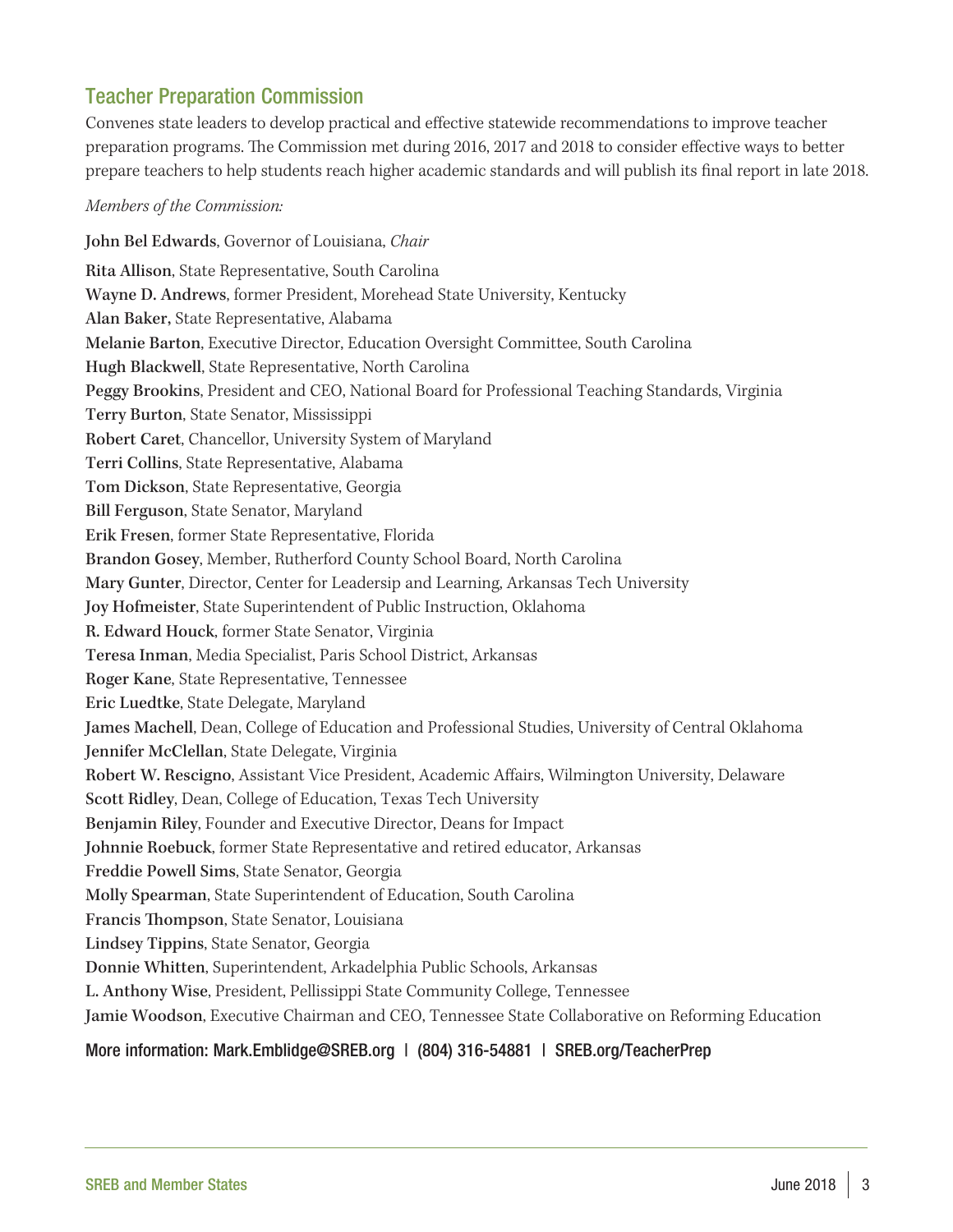# Career and technical education

# Kentucky Nursing Pathway

A nursing career pathway program developed with the Kentucky Department of Education and other leaders in the state. The joint associate to bachelor's model builds on recommendations of the SREB Community College Commission and Commission on Career and Technical Education. The 120-credit-hour program of study in nursing is delivered beginning in high school and continuing through community college to employment and a university to earn a bachelor's degree.

The model was piloted in Kentucky high schools in August 2017.

# More information: Dale.Winkler@SREB.org | 404-875-9211 | SREB.org/CTECommission

# State Leaders Forum

Convenes state education leaders and policymakers to consider policies for high-quality career and technical education. Co-sponsored with the State Consortium for Improving High School Career and Technical Studies.

*Attendees at the November 2017 Forum, by state:*

| Alabama, 6  | Georgia, 17    | North Carolina, 2 | Texas, 1         |
|-------------|----------------|-------------------|------------------|
| Arkansas, 5 | Kentucky, 4    | Oklahoma, 3       | Virginia, 3      |
| Delaware, 2 | Louisiana, 4   | South Carolina, 7 | West Virginia, 3 |
| Florida, 1  | Mississippi, 5 | Tennessee, 5      |                  |

More information: Dale.Winkler@SREB.org | (404) 875-9211

# Postsecondary education

# College Affordability

SREB is working to help states implement recommendations of the Commission on College Affordability in the South by consulting with state policymakers and publishing regional and state affordability profiles. SREB convened state higher education agency academic officers from these 12 SREB states in October 2017 to discuss college affordability factors.

| Alabama  | Louisiana   | Oklahoma       | Texas         |
|----------|-------------|----------------|---------------|
| Georgia  | Maryland    | South Carolina | Virginia      |
| Kentucky | Mississippi | Tennessee      | West Virginia |

More information: Cheryl.Blanco@SREB.org | (770) 401-2377 | SREB.org/Affordability

# Passport Project

A new learning outcomes-based framework to accelerate and streamline the transfer of student course credits among institutions in different states. SREB has joined other regional compacts in the Passport Project.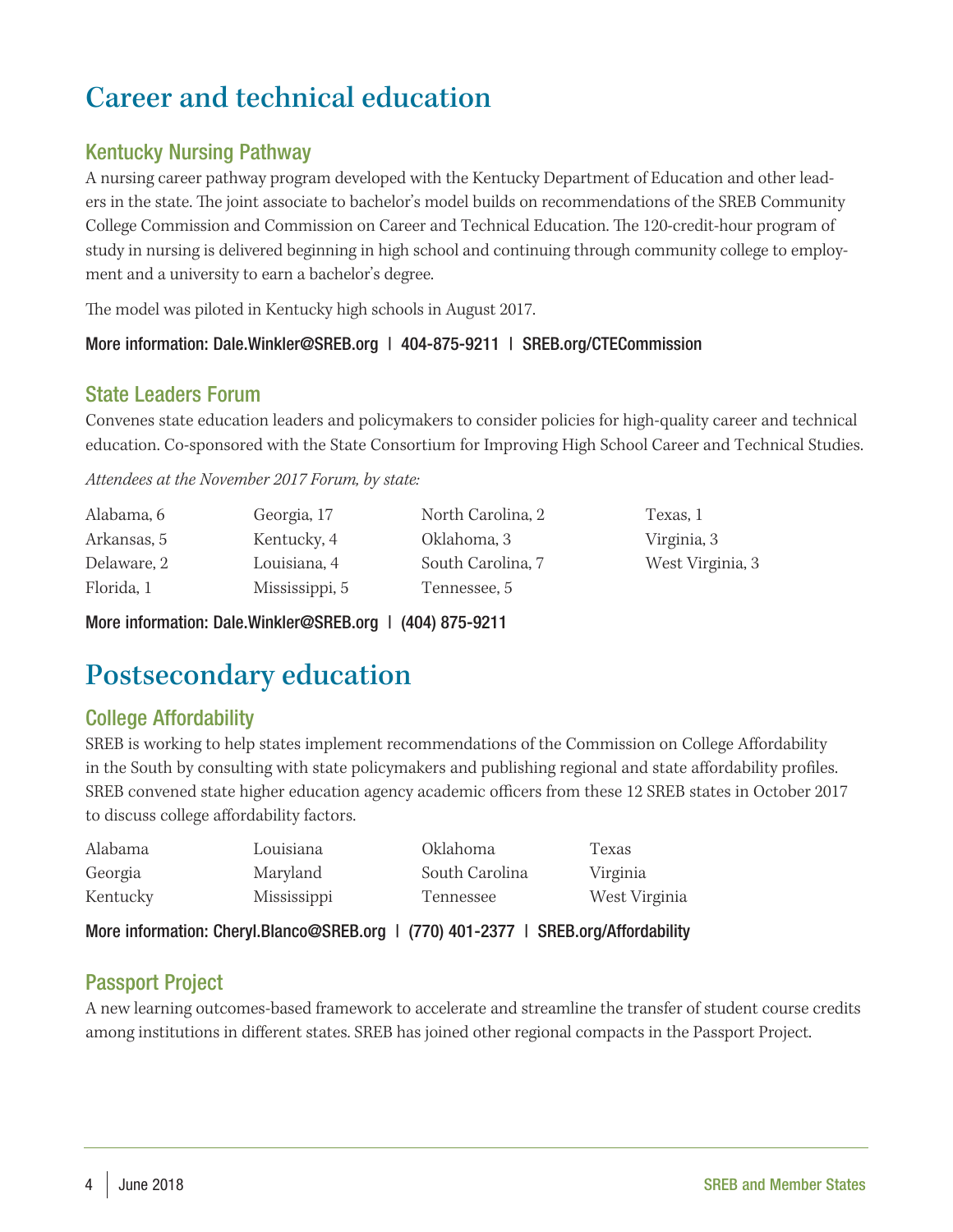*These SREB states are participating by reviewing learning outcomes for the Passport framework:*

Arkansas Kentucky Virginia

# More information: Cheryl.Blanco@SREB.org | (770) 401-2377

# Custom Information and Services

Information, presentations and assistance on education issues as they arise. SREB staff connect policymakers and their staff with data and analysis on topics ranging from early learning to teacher evaluation to higher education governance.

SREB State Services staff visit states to meet with legislators and attend committee meetings. State Services also publishes reports on current education issues and actions, including SREB's *Legislative Report* and *Legislative Briefing*.

More information: Lee.Posey@SREB.org | (404) 962-9637 | SREB.org/StateServices

# Professional Development for Teachers, Principals and Counselors

# Learning-Centered Leadership Program

Works with district, state and university partners to prepare aspiring principals and school leadership teams to lead improvement in curriculum, instruction and student achievement. The program offers training, guidance, technical assistance and leadership modules. More than 4,000 educators across the SREB region have been trained on the modules.

*SREB states that participated in the 2018 Leadership Forum:* 

| Arkansas | Georgia        | South Carolina | Virginia      |
|----------|----------------|----------------|---------------|
| Florida  | North Carolina | Tennessee      | West Virginia |

More information: Jon.Schmidt-Davis@SREB.org | (404) 879-5591 | SREB.org/Leadership

# Literacy and Mathematics Professional Development

SREB is partnering with states on a large-scale effort to help districts and schools adopt, spread and sustain effective literacy and math teaching strategies to meet their state's college- and career-readiness standards.

The *Literacy Design Collaborative* framework empowers language arts, science and social studies teachers to build meaningful assignments aligned to their state's college- and career-readiness standards. Teachers take ownership of their professional growth, and students take ownership of their learning.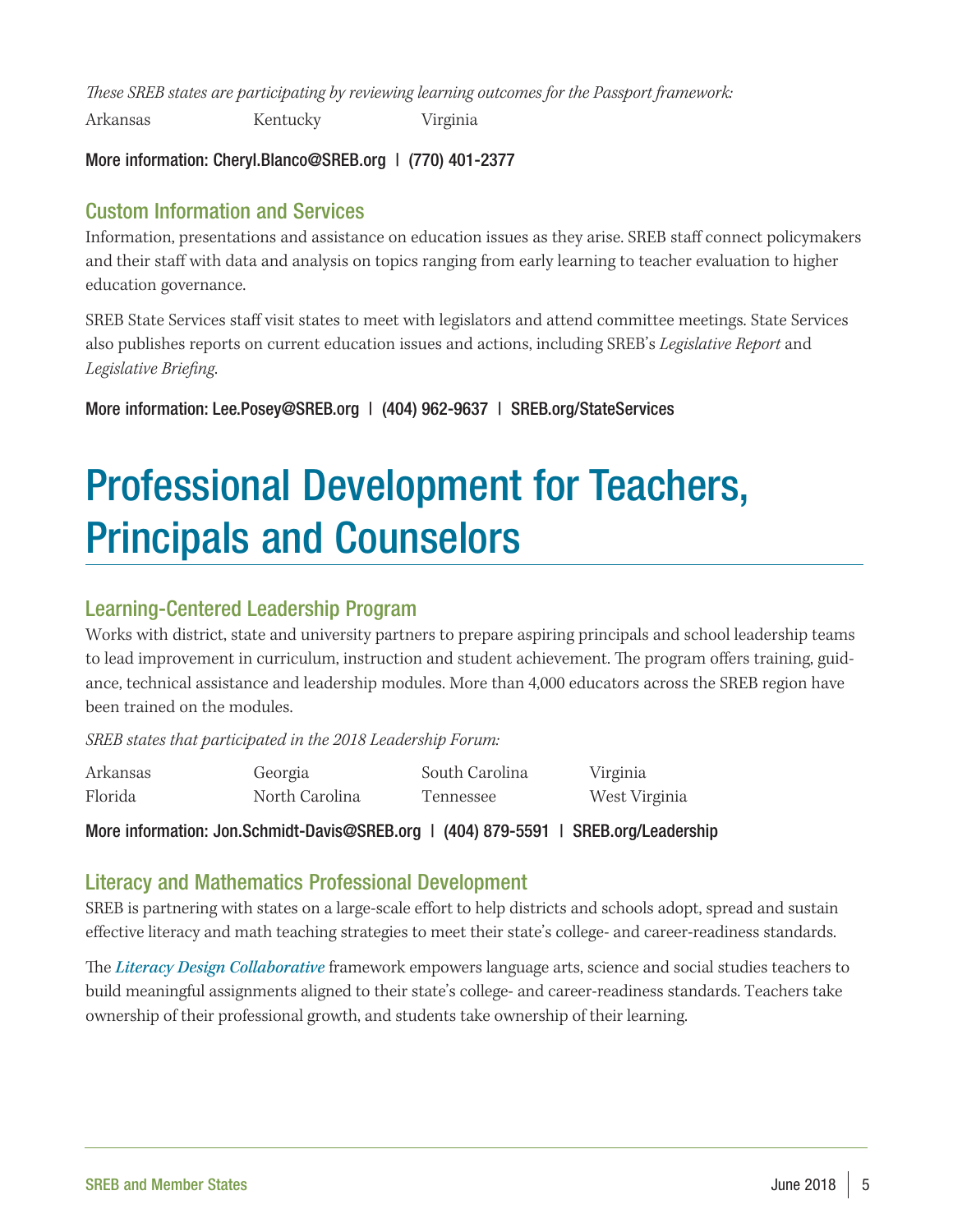The *Mathematics Design Collaborative* teaching framework uses formative assessment lessons — part assessment, part instruction — to help teachers know whether their students understand material they have been taught. Teachers learn to adapt assignments and engage students so they understand the hows and whys of math.

*Number of schools and educators in SREB states that participated in SREB literacy and math training during the 2017-18 school year:*

| Alabama                                  | Mississippi                              |
|------------------------------------------|------------------------------------------|
| Schools, 140                             | Schools, 93                              |
| Teachers, principals and trainers, 1,286 | Teachers, principals and trainers, 1,350 |
| Delaware                                 | North Carolina                           |
| Schools, 5                               | Schools, 238                             |
| Teachers, principals and trainers, 48    | Teachers, principals and trainers, 3,218 |
| Florida                                  | Oklahoma                                 |
| Schools, 6                               | Schools, 42                              |
| Teachers, 38                             | Teachers, principals and trainers, 382   |
|                                          |                                          |
| Georgia                                  | South Carolina                           |
| Schools, 26                              | Schools, 90                              |
| Teachers, principals and trainers, 383   | Teachers, principals and trainers, 1,210 |
| Kentucky                                 | <b>Texas</b>                             |
| Schools, 32                              | Schools, 16                              |
| Teachers, principals and trainers, 207   | Teachers, principals and trainers, 433   |
| Louisiana                                | West Virginia                            |
| Schools, 29                              | Schools, 47                              |

# More information: Dan.Mollette@SREB.org | (404) 875-9211 | SREB.org/LDCMDC

# High Schools That Work Summer Staff Development Conference

Annual conference for thousands of school leaders, teachers and counselors from middle grades, high schools and technology centers across the country.

*Number of attendees at the July 2017 conference, by SREB state:*

| Alabama, 209 | Georgia, 227  | Mississippi, 52     | Tennessee, 109     |
|--------------|---------------|---------------------|--------------------|
| Arkansas, 78 | Kentucky, 51  | North Carolina, 235 | Texas, 22          |
| Delaware, 13 | Louisiana, 21 | Oklahoma, 198       | Virginia, 10       |
| Florida, 2   | Maryland, 2   | South Carolina, 894 | West Virginia, 263 |
|              |               |                     |                    |

In addition, hundreds of professionals from other states attended.

# More information: Anna.Johnston@SREB.org | (404) 962-9629 | SREB.org/SummerConference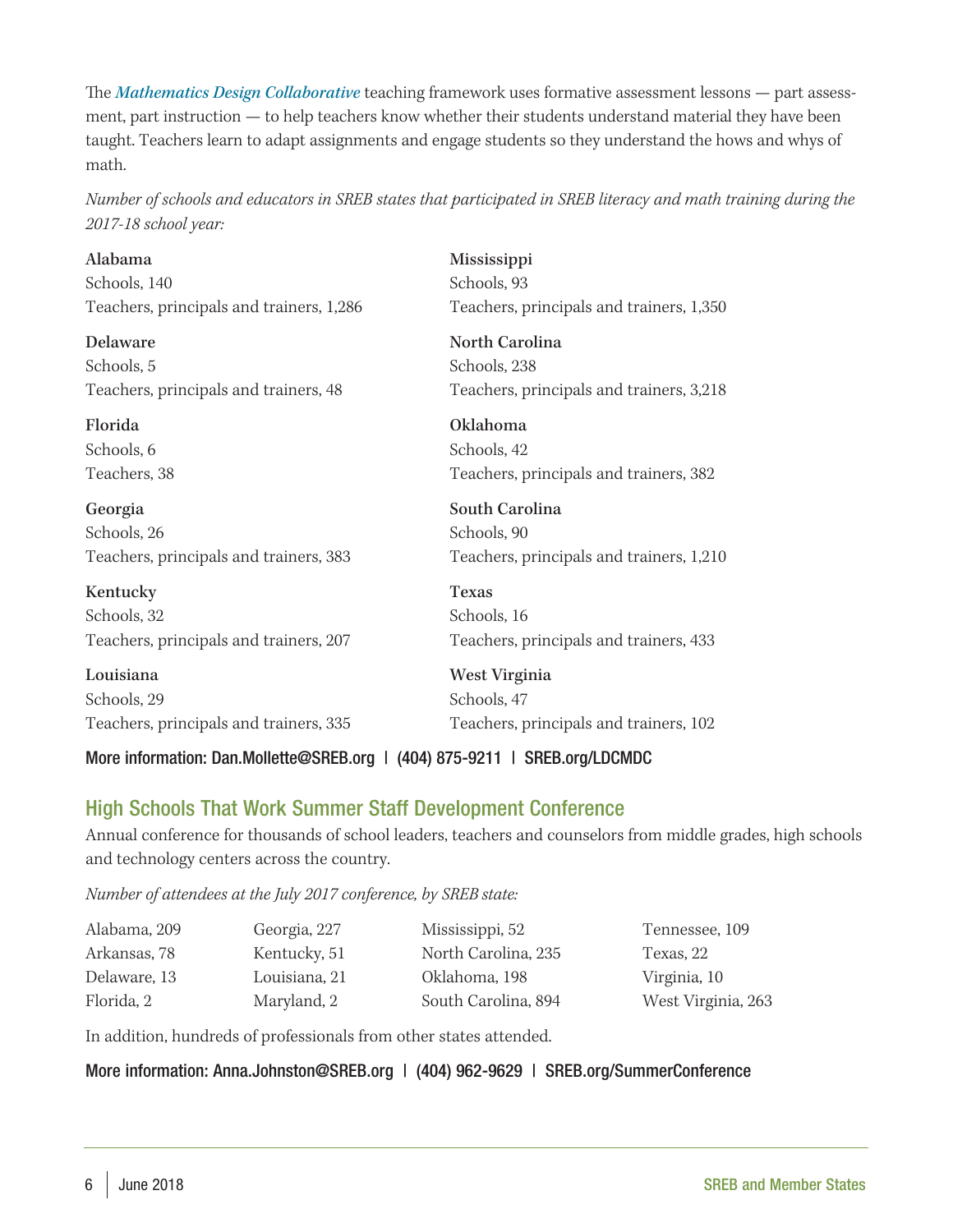# College- and Career-Readiness Networking Conference

Conference to share effective instructional strategies of the Literacy and Mathematics Design Collaborative frameworks.

*Attendees by SREB state at the July 2017 conference:*

| Alabama, 286 | Georgia, 35   | Mississippi, 49     | Tennessee, 11     |
|--------------|---------------|---------------------|-------------------|
| Arkansas, 3  | Kentucky, 51  | North Carolina, 69  | Texas, 46         |
| Delaware, 1  | Louisiana, 85 | Oklahoma, 198       | Virginia, 1       |
| Florida, 2   | Maryland, 2   | South Carolina, 147 | West Virginia, 48 |

In addition, professionals from other states attended.

# More information: Anna.Johnston@SREB.org | (404) 962-9629 | SREB.org/NetworkingConference

# Teaching to Lead

Helps states redesign programs that prepare business professionals to become career and technical education teachers through an alternative certification route. SREB's Teaching to Lead program provides new CTE teachers knowledge and skills to manage a classroom of diverse students; plan challenging, work-related assignments that will improve students' academic, technical and problem-solving skills; motivate students to complete assignments; and assess student progress.

*Number of teachers trained in 2017-18 in SREB states:* 

| Mississippi, 95 | Oklahoma, 19 | Tennessee, 18 | West Virginia, 56 |
|-----------------|--------------|---------------|-------------------|
|-----------------|--------------|---------------|-------------------|

More information: Nancy.Headrick@SREB.org | (573) 680-0476

# Go Alliance Academy

SREB's Go Alliance Academy strives to increase the postsecondary education and career success of all students by providing timely and relevant professional development in college and career readiness to school counselors, teachers, principals, career coaches and college access advisors. Go Alliance Academy courses are also used by colleges of education to transform the ways future counselors and administrators are trained. Seventeen states and the District of Columbia are members.

*Participating states in the SREB region:*

| Alabama | Louisiana      | South Carolina |
|---------|----------------|----------------|
| Georgia | North Carolina |                |

More information: AliceAnne.Bailey@SREB.org | (404) 879-5601 | SREB.org/GoAllianceAcademy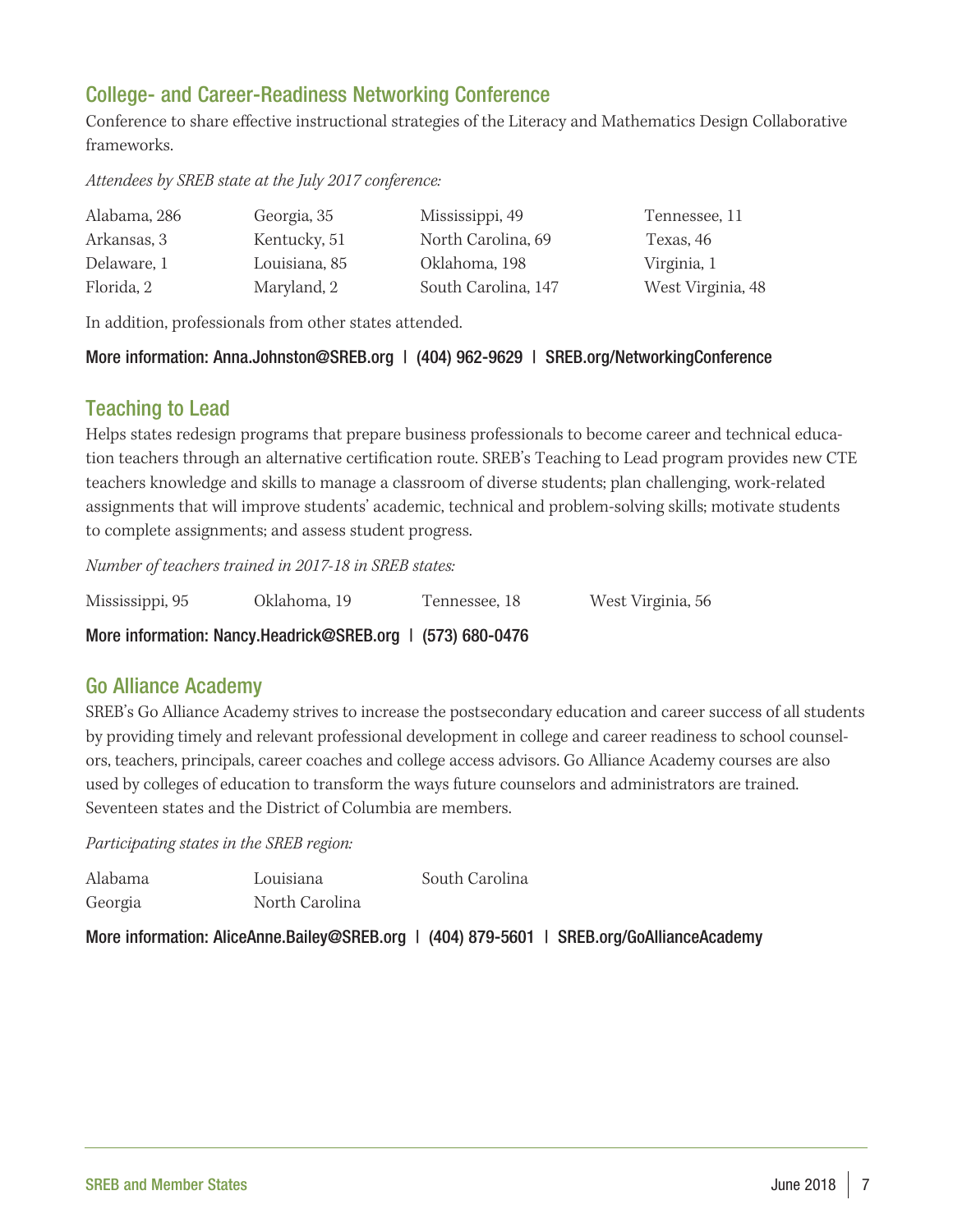# High School and Middle Grades Improvement

# SREB Readiness Courses: Math Ready and Literacy Ready

Courses specifically designed to help underprepared students succeed in high school and postsecondary study. They have been implemented in over 1,000 high schools in 12 states.

# *Ready for Postsecondary Study*

Courses to teach young adults the reading, writing and math skills they must have to succeed in college. The classes are taught in an engaging way that leads students to learn and think independently, read for information and solve problems.

*Summer 2018 training is scheduled in these SREB states:*

| Alabama  | Georgia  | Mississippi    | Oklahoma       | Texas |
|----------|----------|----------------|----------------|-------|
| Arkansas | Kentucky | North Carolina | South Carolina |       |

# *Ready for High School*

New courses for the transition from middle grades to high school. Underprepared students will take the classes in eighth or ninth grade.

*These states piloted Ready for High School Literacy and Ready for High School Math in the 2017-18 school year:*

| Alabama  | Mississippi    | South Carolina | West Virginia |
|----------|----------------|----------------|---------------|
| Arkansas | North Carolina | Tennessee      |               |
| Kentucky | Oklahoma       | Texas          |               |

More information: John.Squires@SREB.org | (423) 584-1018 | SREB.org/Ready

# Advanced Career

A new approach to career and technical education that combines college-readiness academic content with hands-on, project-based assignments centered on a modern-day career focus. The aim is to prepare more students for as many options as possible after high school: a high-value job, college, community college or technical school. State teams worked with SREB to develop four-course sequences of study in career areas important to their states.

*Number of schools in each SREB state implementing specific Advanced Career programs during the 2016-17 school year, with the number of teachers trained during 2017-18:*

# **Alabama**

Aerospace Engineering, 3 schools Energy and Power, 2 schools Health Informatics, 1 school Informatics, 1 school Teachers trained, 7

# **Arkansas**

Innovations in Science and Technology, 1 school Integrated Production Technologies, 1 school Teachers trained, 2

# **Delaware**

Aerospace Engineering, 1 school Teachers trained, 1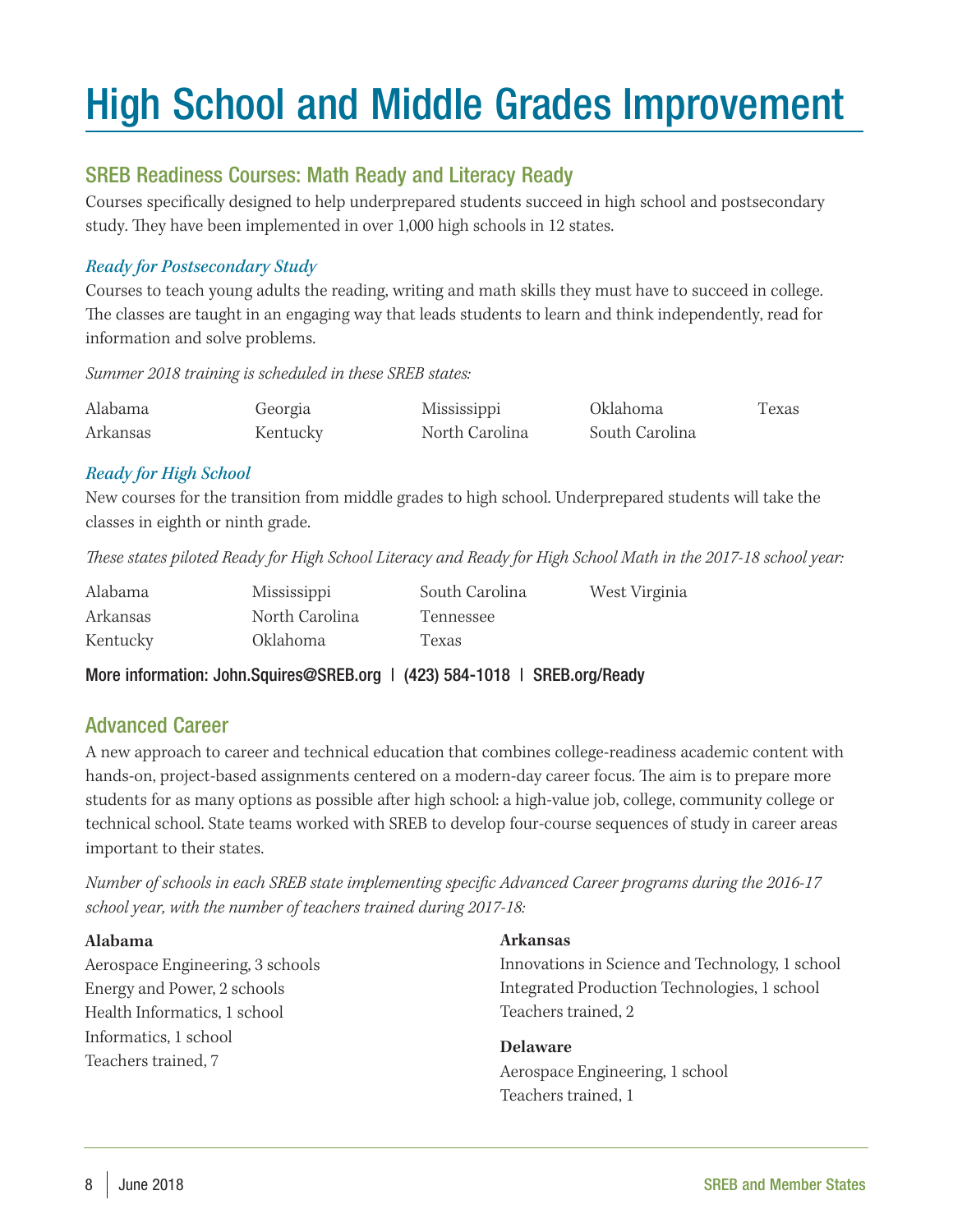**Florida** Energy and Power, 1 school Teachers trained, 7

#### **Georgia**

Clean Energy Technology, 1 school Energy and Power, 1 school Global Logistics and Supply Chain Management, 3 schools Innovations in Science and Technology, 3 schools Integrated Production Technologies, 1 school Teachers trained, 7

# **Kentucky**

Energy and Power, 2 schools Informatics, 4 schools Teachers trained, 7

#### **Mississippi**

Energy and Power, 1 school Health Informatics, 1 school Teachers trained, 2

#### **North Carolina**

Aerospace Engineering, 2 schools Clean Energy Technology, 2 schools Health Informatics, 2 schools Teachers trained, 8

# **Oklahoma**

Innovations in Science and Technology, 1 school Integrated Production Technologies, 1 school Teachers trained, 2

# **South Carolina**

Aerospace Engineering, 6 schools Clean Energy Technology, 4 schools Global Logistics and Supply Chain Management, 2 schools Integrated Production Technologies, 1 school Teachers trained, 14

# **West Virginia**

Aerospace Engineering, 1 school Clean Energy Technology, 1 school Energy and Power, 11 schools Global Logistics and Supply Chain Management, 1 school Informatics, 1 school Innovations in Science and Technology, 3 schools Integrated Production Technologies, 3 schools Teachers trained, 17

# More information: Dale.Winkler@SREB.org | (404) 875-9211 | SREB.org/AC

# Project-Based Learning in Career Pathway Courses

Training model for teachers in high-skill career and technical education programs and career pathway academic courses. Academic and CTE teachers improve assignments and assessments by working with business and industry partners to develop projects that require students to apply college- and careerreadiness technical and academic standards.

*Number of participating schools, districts or agencies in SREB states and the number of teachers and administrators who participated in training and coaching during 2017-18:*

| Alabama                                                                | Georgia                                                               | Kentucky                                                                |
|------------------------------------------------------------------------|-----------------------------------------------------------------------|-------------------------------------------------------------------------|
| Schools, districts and agencies: 39<br>Teachers and administrators: 82 | Schools, districts and agencies: 1<br>Teachers and administrators: 13 | Schools, districts and agencies: 110<br>Teachers and administrators: 10 |
|                                                                        |                                                                       |                                                                         |
| North Carolina                                                         | South Carolina                                                        | <b>Tennessee</b>                                                        |
| Schools, districts and agencies: 114                                   | Schools, districts and agencies: 6                                    | Schools, districts and agencies: 30                                     |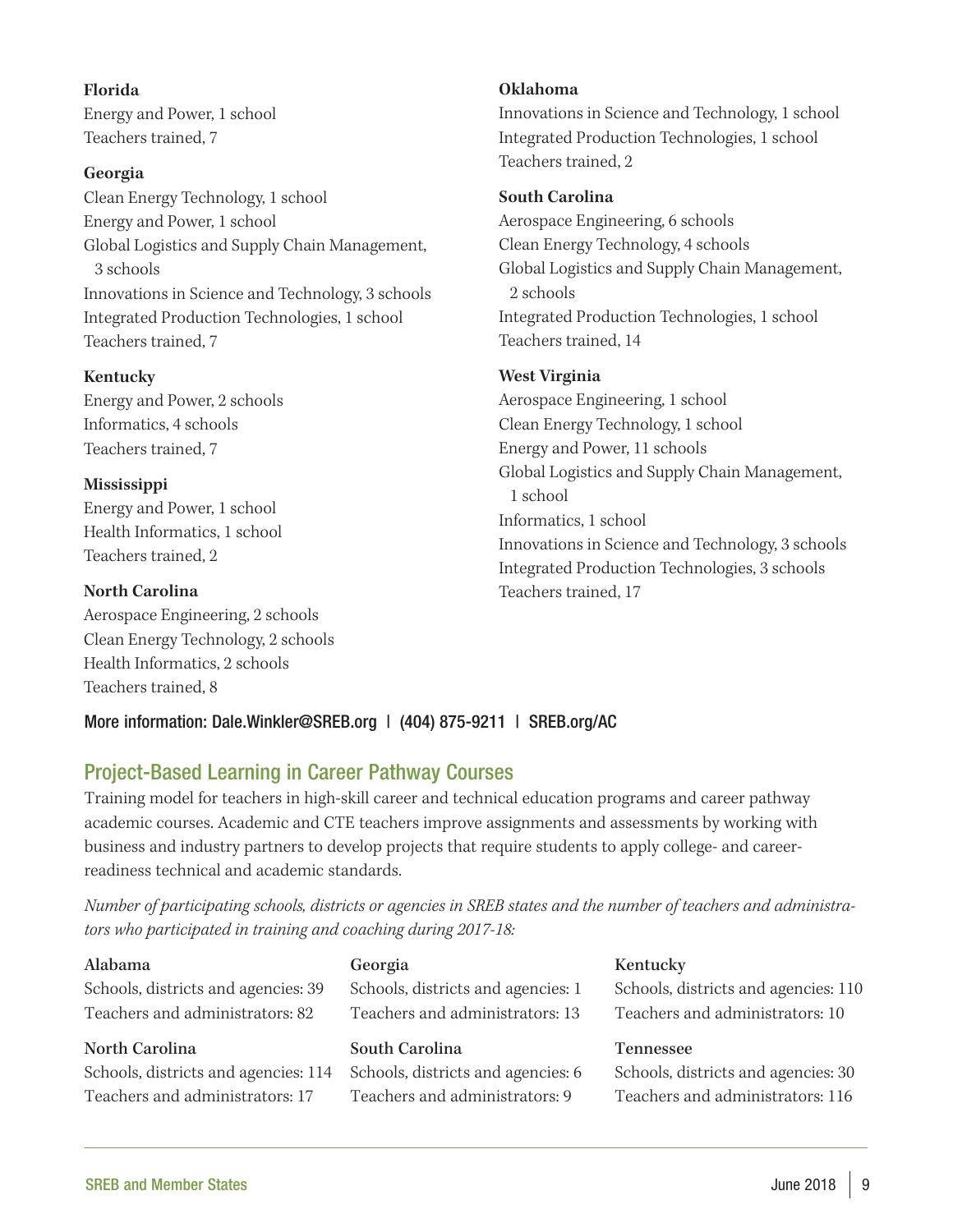| <b>Texas</b>                       | West Virginia                       |
|------------------------------------|-------------------------------------|
| Schools, districts and agencies: 7 | Schools, districts and agencies: 22 |
| Teachers and administrators: 32    | Teachers and administrators: 78     |

# More information: Sandy.Culotta@SREB.org | (302) 258-5787

# High Schools That Work

The nation's largest school improvement program. HSTW strategies transform high schools into places where all students master complex academic and technical concepts. SREB provides staff development, technical assistance, publication resources and assessment services. More than 1,150 schools in 30 states use the framework and its six design features and nine key practices to raise student achievement and graduation rates.

# *HSTW State Network*

Member states select schools to receive services. The fee for state membership in the consortium covers several services and visits.

*SREB states participating in the HSTW network during 2017-18:* 

| Alabama   | Maryland       | Tennessee     |
|-----------|----------------|---------------|
| Arkansas  | Mississippi    | Texas         |
| Georgia   | North Carolina | Virginia      |
| Kentucky  | Oklahoma       | West Virginia |
| Louisiana | South Carolina |               |

More information: Dale.Winkler@SREB.org | (404) 875-9211 | SREB.org/HSTW

# Making Middle Grades Work

The nation's first large-scale effort to engage state, district and school leaders in partnerships with teachers, students, parents and the community to raise student achievement in the middle grades. In addition to workshops and school visits, SREB links schools to the specific professional development resources they need. The network includes over 650 schools in 20 states.

*SREB states that participated in MMGW during 2017-18:*

| Alabama  | Kentucky    | South Carolina | Virginia |
|----------|-------------|----------------|----------|
| Arkansas | Louisiana   | Tennessee      |          |
| Georgia  | Mississippi | Texas          |          |

More information: Dale.Winkler@SREB.org | (404) 875-9211 | SREB.org/MMGW

# Technology Centers That Work

Helps shared-time centers produce high-demand, high-wage graduates. SREB provides staff development, technical assistance, publications and assessment services. The network includes almost 200 sites in 18 states.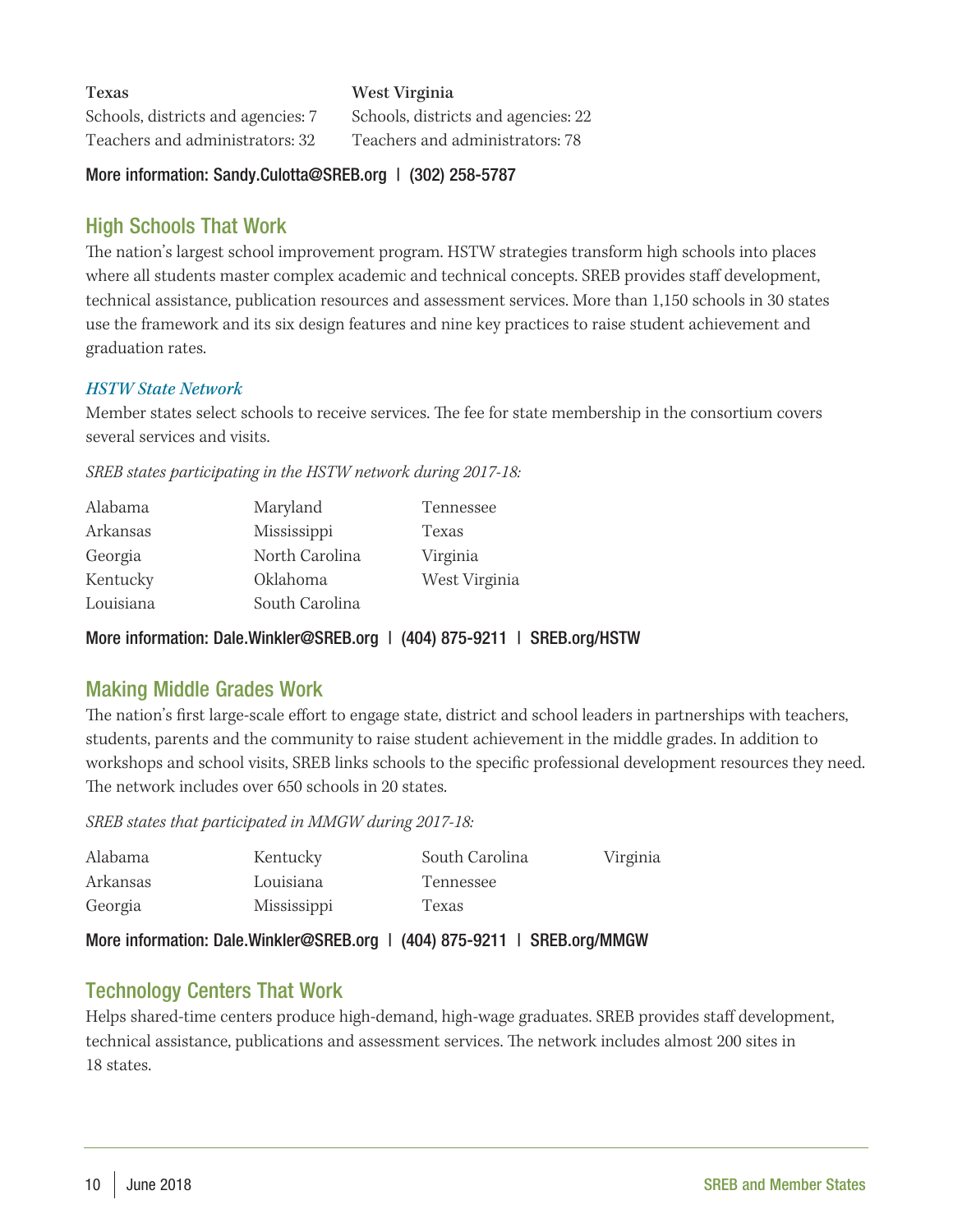*Active centers in SREB states in 2017-18:*

| Alabama, 20 | Kentucky, 53 | Oklahoma, 16 | West Virginia, 22 |
|-------------|--------------|--------------|-------------------|
| Arkansas, 9 | Louisiana, 2 | Virginia, 1  |                   |

More information: Gene.Bottoms@SREB.org | (404) 875-9211 | SREB.org/TCTW

# Counseling for Careers

Helps students align career pathway programs of study to career goals, postsecondary studies and employment. SREB works with districts and schools so that teachers, counselors, administrators, parents and community partners can advise students on career opportunities, career pathway programs of study, work-based learning experiences, postsecondary education and training opportunities.

*Participating SREB states:*

| Alabama  | Kentucky       | South Carolina | West Virginia |
|----------|----------------|----------------|---------------|
| Arkansas | Louisiana      | Texas          |               |
| Georgia  | North Carolina | Virginia       |               |

More information: Lynn.Anderson@SREB.org | (865) 660-4999

# Higher Education

# Academic Common Market

A tuition-savings program for college students in SREB member states who want to pursue degrees that are not offered by in-state institutions. Students can enroll in out-of-state institutions that offer their degree program and pay the in-state tuition rates. During calendar year 2017, 2,130 degree programs were available, 152 institutions participated and 3,355 new students were certified for study.

*Number of students who participated during 2017, average savings per student and total tuition savings for participating states:*

# **Alabama**

121 students \$12,763 average savings per student \$1,582,597 tuition savings in Alabama

# **Arkansas**

74 students \$14,520 average savings per student \$1,059,953 tuition savings in Arkansas

# **Delaware**

116 students participated \$15,389 average savings per student \$1,785,135 tuition savings in Delaware

# **Florida**\*

24 students participated \$11,852 average savings per student \$260,740 tuition savings in Florida

# **Georgia**

1,167 students participated \$16,623 average savings per student \$19,182,377 tuition savings in Georgia

**Kentucky** 198 students participated \$16,367 average savings per student \$3,224,207 tuition savings in Kentucky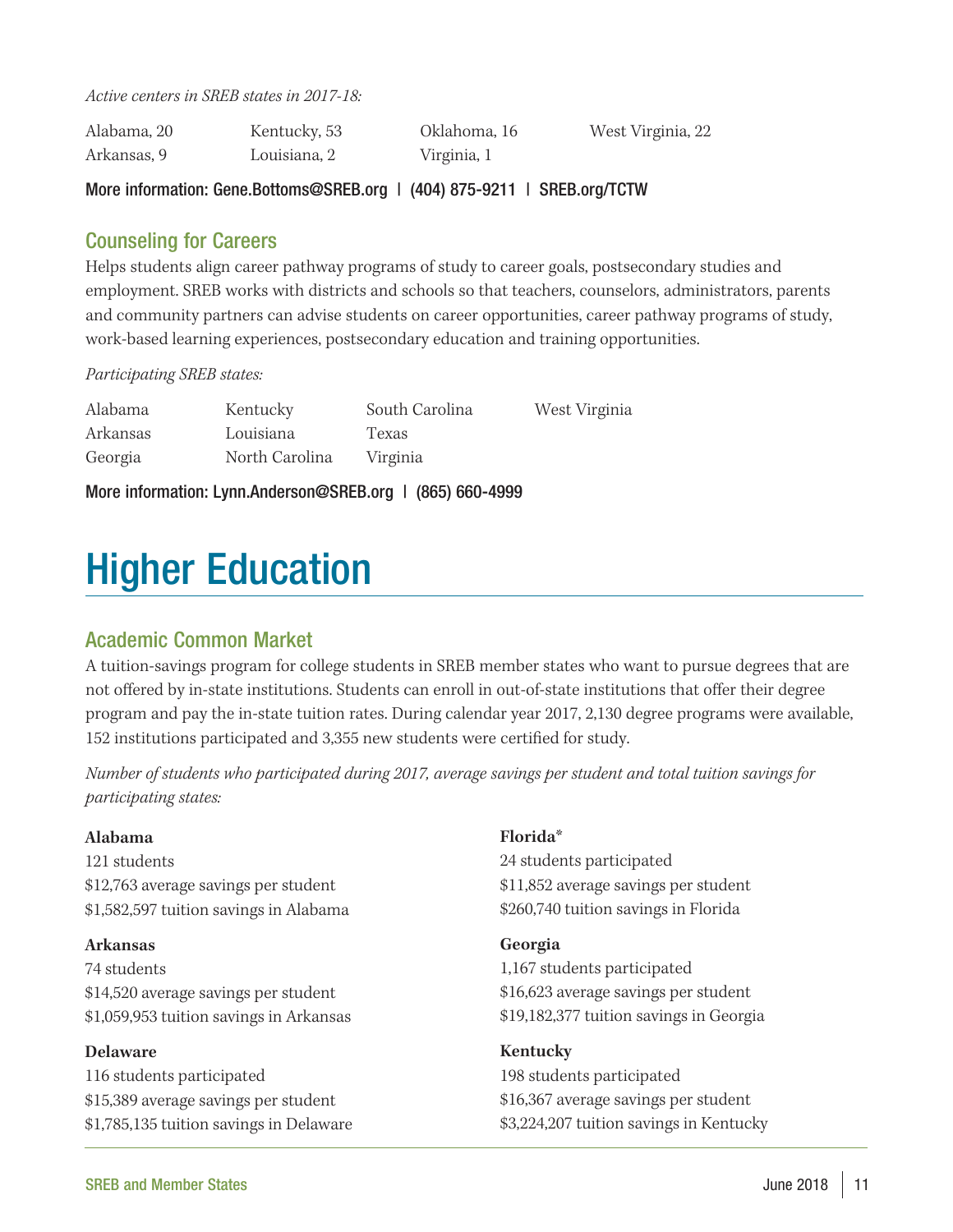#### **Louisiana**

81 students participated \$12,623 average savings per student \$1,035,069 tuition savings in Louisiana

#### **Maryland**

558 students participated \$16,224 average savings per student \$9,020,644 tuition savings in Maryland

# **Mississippi**

64 students participated \$13,621 average savings per student \$871,720 tuition savings in Mississippi

# **South Carolina**

121 students participated \$8,910 average savings per student \$1,087,018 tuition savings in South Carolina **Tennessee**

132 students participated \$13,609 average savings per student \$1,905,230 tuition savings in Tennessee

#### **Texas\***

34 students participated \$10,769 average savings per student \$366,138 tuition savings in Texas

# **Virginia** 511 students participated \$16,476 average savings per student

\$8,419,259 tuition savings in Texas

# **West Virginia**

63 students participated \$14,606 average savings per student \$978,585 tuition savings in West Virginia

\* *Florida and Texas participate at the graduate level only. North Carolina does not participate in the Academic Common Market.*

# More information: Wanda.Barker@SREB.org | (404) 875-9211 | SREB.org/ACM

# Regional Contract Program

Gives students the opportunity to earn a professional health degree from participating institutions in other states through in-state tuition rates at public institutions or reduced tuition at private institutions. More than 600 students participate each year.

*SREB states with institutions that provide programs for RCP, with the number of students from other states who enrolled in them in 2017-18:*

| Alabama, 213 | Kentucky, 1     | Oklahoma, 10   |
|--------------|-----------------|----------------|
| Florida, 1   | Louisiana, 49   | Tennessee, 202 |
| Georgia, 75  | Mississippi, 20 | Texas, 10      |

*SREB states with participating students and the number of students who participated in 2016:*

| Arkansas, 174 | Kentucky, 189   | South Carolina, 115 |
|---------------|-----------------|---------------------|
| Delaware, 8   | Louisiana, 35   |                     |
| Georgia, 34   | Mississippi, 32 |                     |

More information: Wanda.Barker@SREB.org | (404) 875-9211 | SREB.org/RCP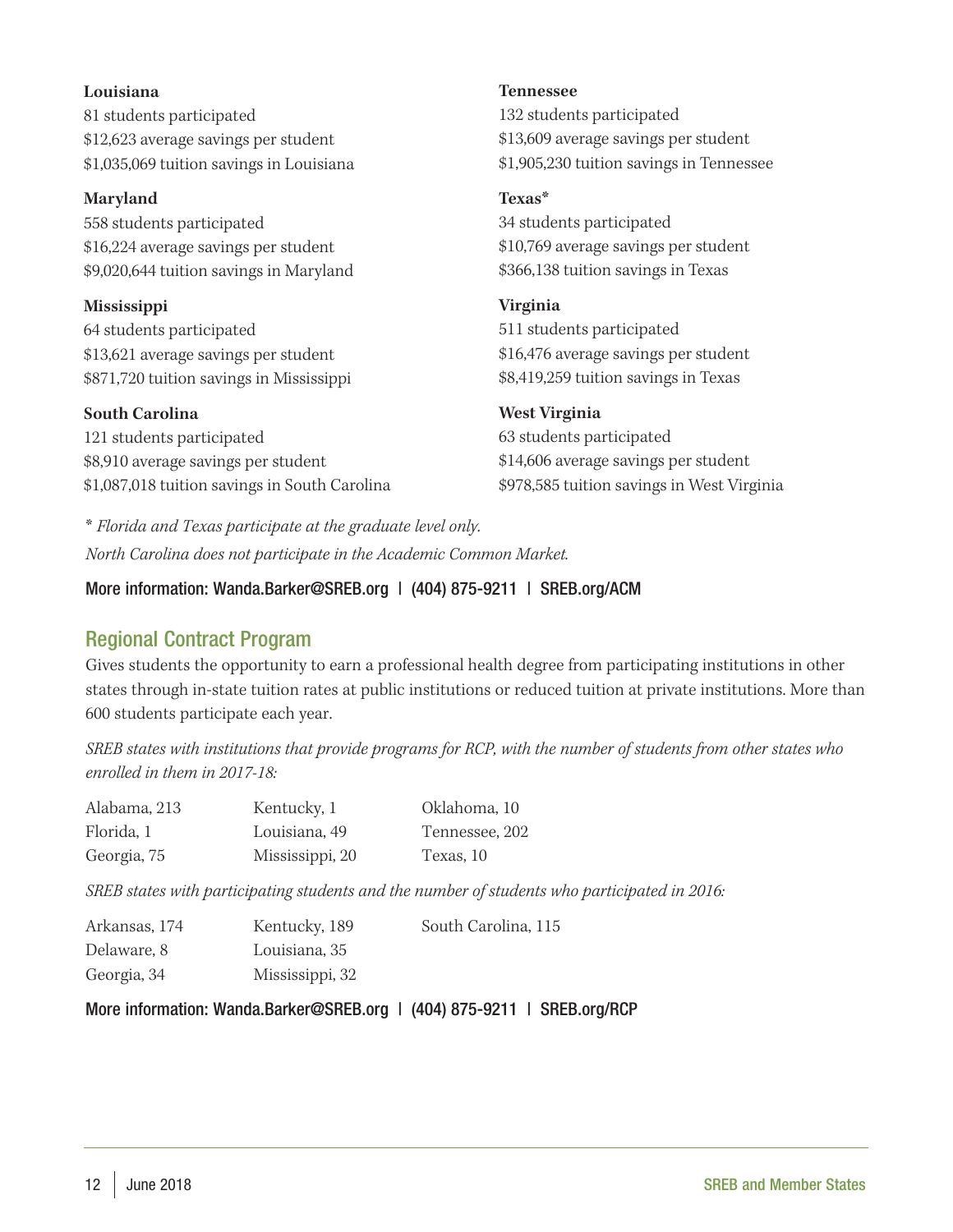# State Authorization Reciprocity Agreement

A nationwide system of reciprocity available to SREB states, SARA opens more high-quality distance education offerings for students and eases the regulatory burden on institutions.

*As of May 2018, all 16 states are approved members of SARA:* 

| Alabama  | Georgia   | Mississippi     | Tennessee     |
|----------|-----------|-----------------|---------------|
| Arkansas | Kentucky  | North Carolina  | Texas         |
| Delaware | Louisiana | <i>Oklahoma</i> | Virginia      |
| Florida  | Maryland  | South Carolina  | West Virginia |

More information: Wanda.Barker@SREB.org | (404) 875-9211 | SREB.org/SARA

# SREB State Data Exchange

Collects, compiles and publishes data and descriptive statistics on postsecondary education. Data are updated annually on a wide range of topics: degree and certificate completion, student persistence and progression, time- and credits-to-degree state appropriations, student credit hours (including those taken in high school), tuition and fees, and faculty salaries. Agencies in each SREB state appoint coordinators.

*All 16 SREB states — and 22 postsecondary agencies in them — participate.*

# More information: Susan.Lounsbury@SREB.org | (404) 879-5546 | SREB.org/DataExchange

# SREB Fact Book on Higher Education

One of the nation's most comprehensive collections of comparative data. The *Fact Book* keeps policymakers informed with trend data for all 50 states on the population and the economy, college enrollment, degrees awarded, tuition and fees, student financial aid and cost, faculty and administrators, and revenue and expenditures, including state appropriations. *Fact Book* tables are updated regularly at SREB.org.

# More information: Susan.Lounsbury@SREB.org | (404) 879-5546 | SREB.org/FactBook

# Council on Collegiate Education for Nursing

Helps expand and strengthen schools of nursing to reduce the critical shortage of nurse educators needed to educate the nation's registered nurses. The Council surveys institutions for nursing education trends and shares online graduate nursing courses.

*Participating SREB states and their number of member institutions as of April 2018:* 

| Alabama, 11 | Georgia, 13  | Mississippi, 9    | Texas, 5         |
|-------------|--------------|-------------------|------------------|
| Arkansas, 6 | Kentucky, 2  | North Carolina, 6 | Virginia, 6      |
| Delaware, 1 | Louisiana, 5 | South Carolina, 5 | West Virginia, 1 |
| Florida, 8  | Maryland, 2  | Tennessee, 6      |                  |

More information: Joan.Lord@SREB.org | (404) 879-5534 | SREB.org/Nursing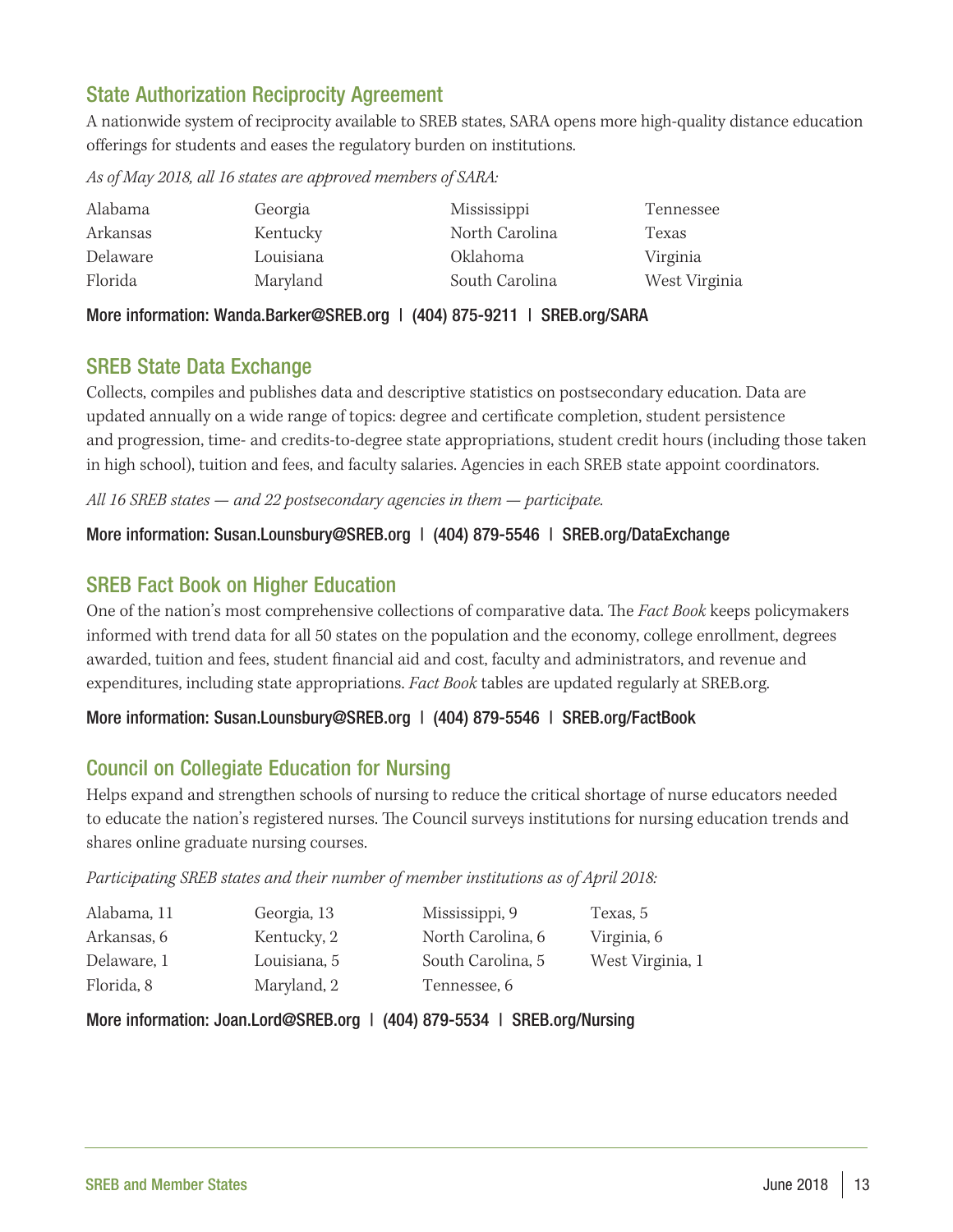# SREB-State Doctoral Scholars Program

Supports minority students to help them earn their Ph.D.s and seek employment that helps colleges and universities diversify their faculties. The Doctoral Scholars Program hosts the annual Institute on Teaching and Mentoring, the nation's largest gathering of minority doctoral scholars, with more than 1,200 attendees.

*SREB states and their participation as of April 2018:* 

#### **Alabama**

Scholars supported since joining, 181 Number of graduates since joining, 132 2017-18 scholars funded, 28 2017 Institute attendees, 38

# **Arkansas**

Scholars supported since joining, 103 Number of graduates since joining, 65 2017-18 scholars funded, 25 2017 Institute attendees, 16

# **Delaware**

Scholars supported since joining, 2 Number of graduates since joining, 1 2017-18 scholars funded, 0 2017 Institute attendees, 1

# **Florida**

Scholars supported since joining, 19 Number of graduates since joining, 4 2017-18 scholars funded, 15 2017 Institute attendees, 84

# **Georgia**

Scholars supported since joining, 177 Number of graduates since joining, 108 2017-18 scholars funded, 59 2017 Institute attendees, 73

# **Kentucky**

Scholars supported since joining, 129 Number of graduates since joining, 88 2017-18 scholars funded, 24 2017 Institute attendees, 24

# **Louisiana**

Scholars supported since joining, 170 Number of graduates since joining, 63 2017-18 scholars funded, 73 2017 Institute attendees, 27

# **Maryland**

Scholars supported since joining, 45 Number of graduates since joining, 31 2017-18 scholars funded, 9 2017 Institute attendees, 22

# **Mississippi**

Scholars supported since joining, 69 Number of graduates since joining, 51 2017-18 scholars funded, 10 2017 Institute attendees, 8

# **North Carolina**

Scholars supported since joining, 14 Number of graduates since joining, 3 2017-18 scholars funded, 9 2017 Institute attendees, 29

# **Oklahoma**

Scholars supported since joining, 32 Number of graduates since joining, 20 2017-18 scholars funded, 9 2017 Institute attendees, 13

# **South Carolina**

Scholars supported since joining, 127 Number of graduates since joining, 85 2017-18 scholars funded, 33 2017 Institute attendees, 39

# **Tennessee**

Scholars supported since joining, 111 Number of graduates since joining, 82 2017-18 scholars funded, 19 2017 Institute attendees, 22

# **Texas**

Scholars supported since joining, 10 Number of graduates since joining, 6 2017-18 scholars funded, 0 2017 Institute attendees, 38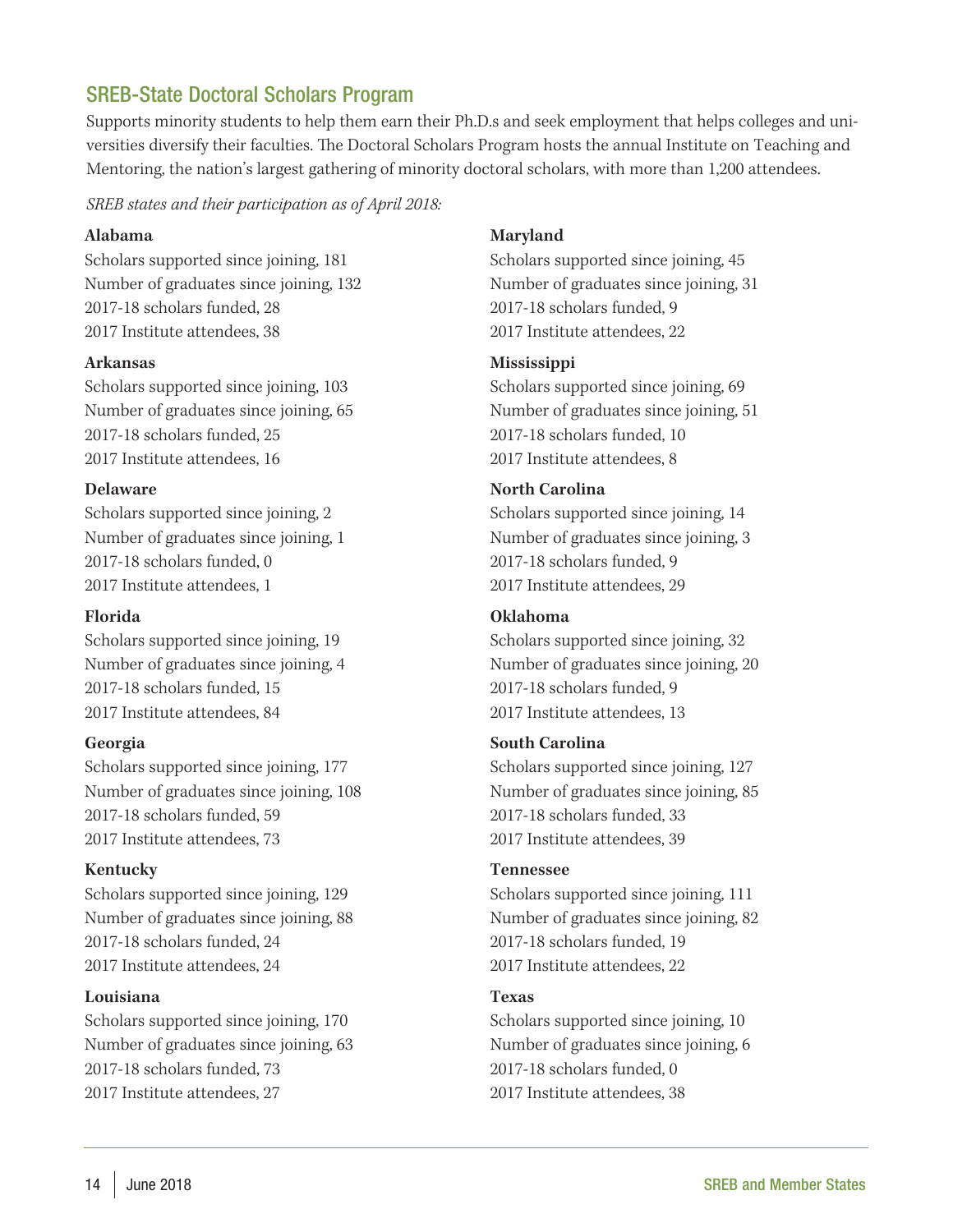# **Virginia**

Scholars supported since joining, 133 Number of graduates since joining, 76 2017-18 scholars funded, 41 2017 Institute attendees, 40

# **West Virginia**

Scholars supported since joining, 70 Number of graduates since joining, 29 2017-18 scholars funded, 25 2017 Institute attendees, 22

More information: Ansley.Abraham@SREB.org | (404) 879-5573 | SREB.org/DoctoralScholars

# Interstate Cooperatives

# Go Alliance

A consortium of states working together to increase the number of students who complete a postsecondary credential. Go Alliance research and services focus on:

- improving college access policies;
- increasing the quality and availability of programs that support students as they prepare for and apply to postsecondary education; and
- enhancing communications strategies that inform students about how to plan and apply for higher education — and motivate them to do so.

Go Alliance helps states replicate programs that have proven effective in other states. It also connects college access professionals across states so they can share best practices and discuss issues relevant to their work.

*SREB states that participate in Go Alliance:*

| Alabama   | Maryland        | Virginia      |
|-----------|-----------------|---------------|
| Delaware  | Mississippi     | West Virginia |
| Georgia   | <i>Oklahoma</i> |               |
| Louisiana | Tennessee       |               |
|           |                 |               |

# More information: AliceAnne.Bailey@SREB.org | (404) 879-5601 | SREB.org/GoAlliance

# Technology Purchasing Savings

Schools, universities and agencies in SREB states saved \$3.3 million on \$33 million in technology purchases during fiscal year 2017 — double the FY2016 savings — through SREB's participation in MHECtech discount agreements. Organizations in each of the 16 SREB states participated.

*MHECtech savings on purchases by state, fiscal year 2017:*

**Alabama saved \$104,927** on \$1,060,659 in purchases. **Arkansas saved \$13,656** on \$75,537 in purchases. **Delaware saved \$24,922** on \$251,992 in purchases. **Florida saved \$135,579** on \$1,366,874 in purchases. **Georgia saved \$299,282** on \$3,025,501 in purchases. **Kentucky saved \$96,452** on \$975,239 in purchases.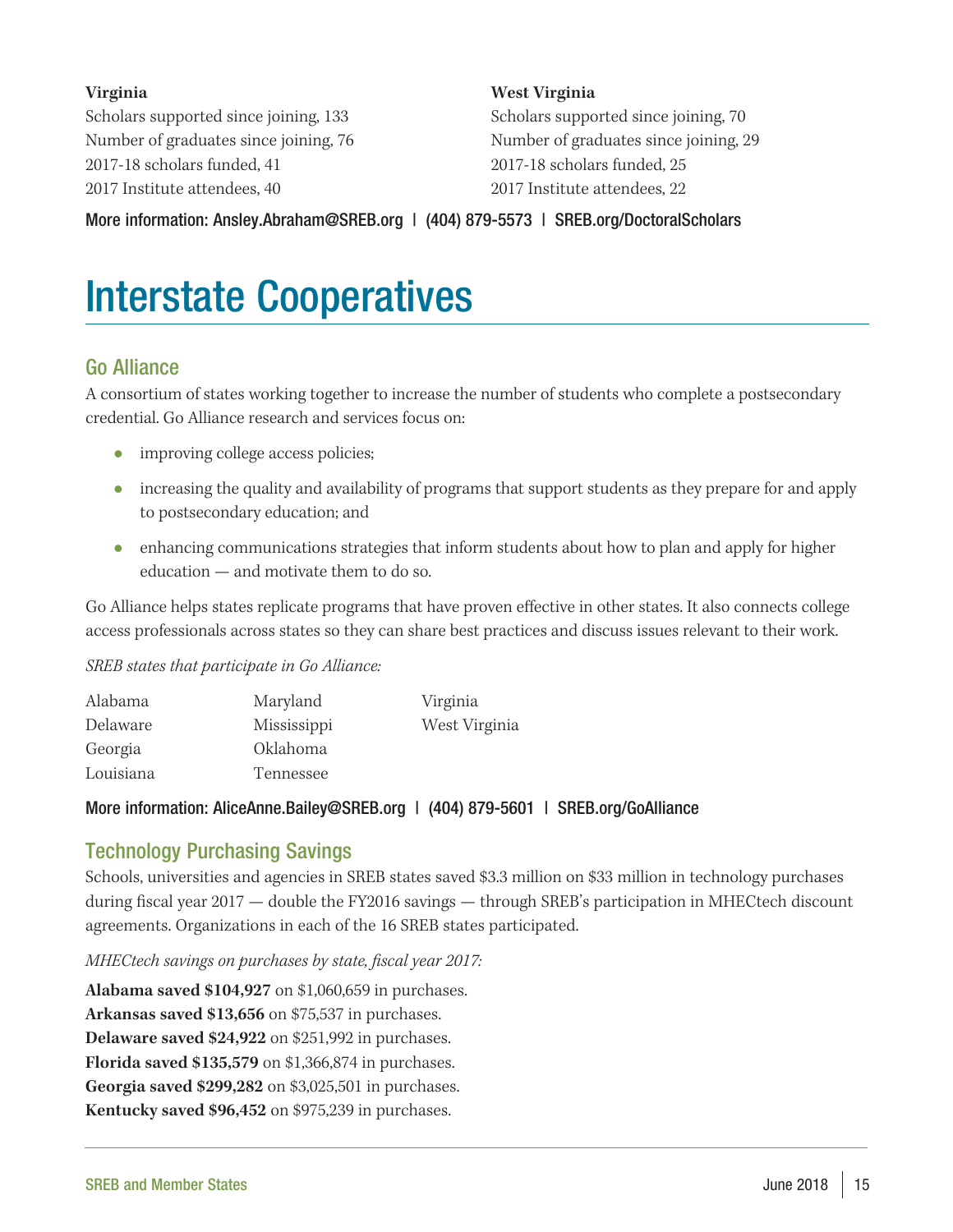**Louisiana saved \$461,840** on \$4,669,542 in purchases. **Maryland saved \$339,531** on \$3,301,817 in purchases. **Mississippi saved \$131,463** on \$1,329,238 in purchases. **North Carolina saved \$444,780** on \$4,439,021 in purchases. **Oklahoma saved \$284,506** on \$2,868,937 in purchases. **South Carolina saved \$87,682** on \$886,566 in purchases. **Tennessee saved \$684,734** on \$6,923,417 in purchases. **Texas saved \$36,151** on \$360,978 in purchases. **Virginia saved \$85,130** on \$860,759 in purchases. **West Virginia saved \$99,444** on \$998,469 in purchases.

# More information: Camille.Martin@SREB.org | (404) 875-9211

# Educational Technology Cooperative

Membership group of state K-12 and higher education coordinating and governing boards that represent more than 800 colleges and universities and 3,100 school districts in SREB states. The ETC focuses member agencies and state policymakers on using technology wisely, helps states understand technology issues, and forms an action agenda for effectively using technology in education.

*Members are state departments of education and governing or coordinating higher education boards in SREB states:*

**Alabama** Alabama State Department of Education Alabama Commission on Higher Education

#### **Arkansas**

Arkansas Department of Education Arkansas Department of Higher Education

**Florida** Florida Virtual Campus

**Georgia** Technical College System of Georgia

# **Kentucky**

Kentucky Department of Education Kentucky Council on Postsecondary Education

**Louisiana** Louisiana Department of Education Louisiana Board of Regents

**Maryland** Maryland Higher Education Commission

**Mississippi** Mississippi Community College Board Mississippi Institutions of Higher Learning

**North Carolina** North Carolina Department of Public Instruction North Carolina Community College System

**Oklahoma** Oklahoma State Regents for Higher Education

**Tennessee** Tennessee Board of Regents

**West Virginia** West Virginia Higher Education Policy Commission

More information: Wanda.Barker@SREB.org | (404) 879-5558 | SREB.org/EdTech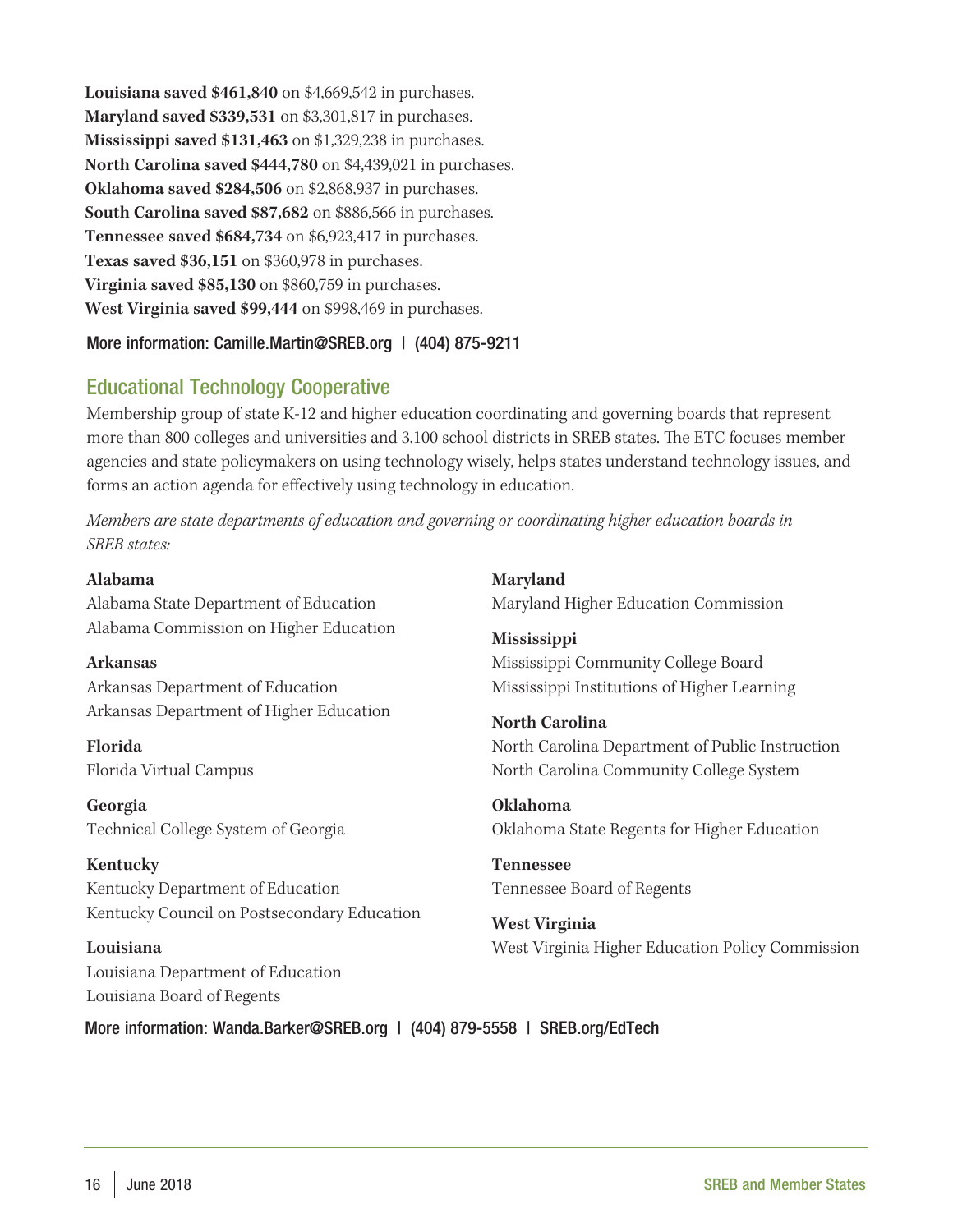# Education Data and Analysis at SREB.org

SREB publishes data to help policymakers base decisions on the most relevant education information. From demographics to dyslexia, we chart the the numbers and benchmark detailed policies and practices to help you understand what's working to improve education across the region. And SREB analysts can provide custom data and analysis at the request of policymakers and staff in member states.

# By State

*Check under your state for reports and data such as:*

# *State Progress Reports*

Each state's progress toward education goals, with key student outcomes and policies from pre-K through postsecondary



**SREB Member States** 

#### My State

# *Higher Education Facts*

State-specific data on population, demographics, education attainment, postsecondary enrollment, graduation rates, workforce, tuition, debt, funding, faculty salaries and more

# By Topic

*SREB.org aggregates data, services and news by education issue so you can quickly find what you need on a topic. A few examples:*

# *Accountability*

Key elements of state accountability systems with a focus on college and career readiness

# *Affordability*

The policies, programs and prices that drive college affordability: net price, state financial aid, student borrowing, and more

# *High School Graduation and Postsecondary Readiness*

Diploma requirements, postsecondary admission and placement, state financial aid and more, by state and policy area

#### **TOPICS**



More Information: Lee.Posey@SREB.org or Beth.Day@SREB.org | (404) 875-9211 | SREB.org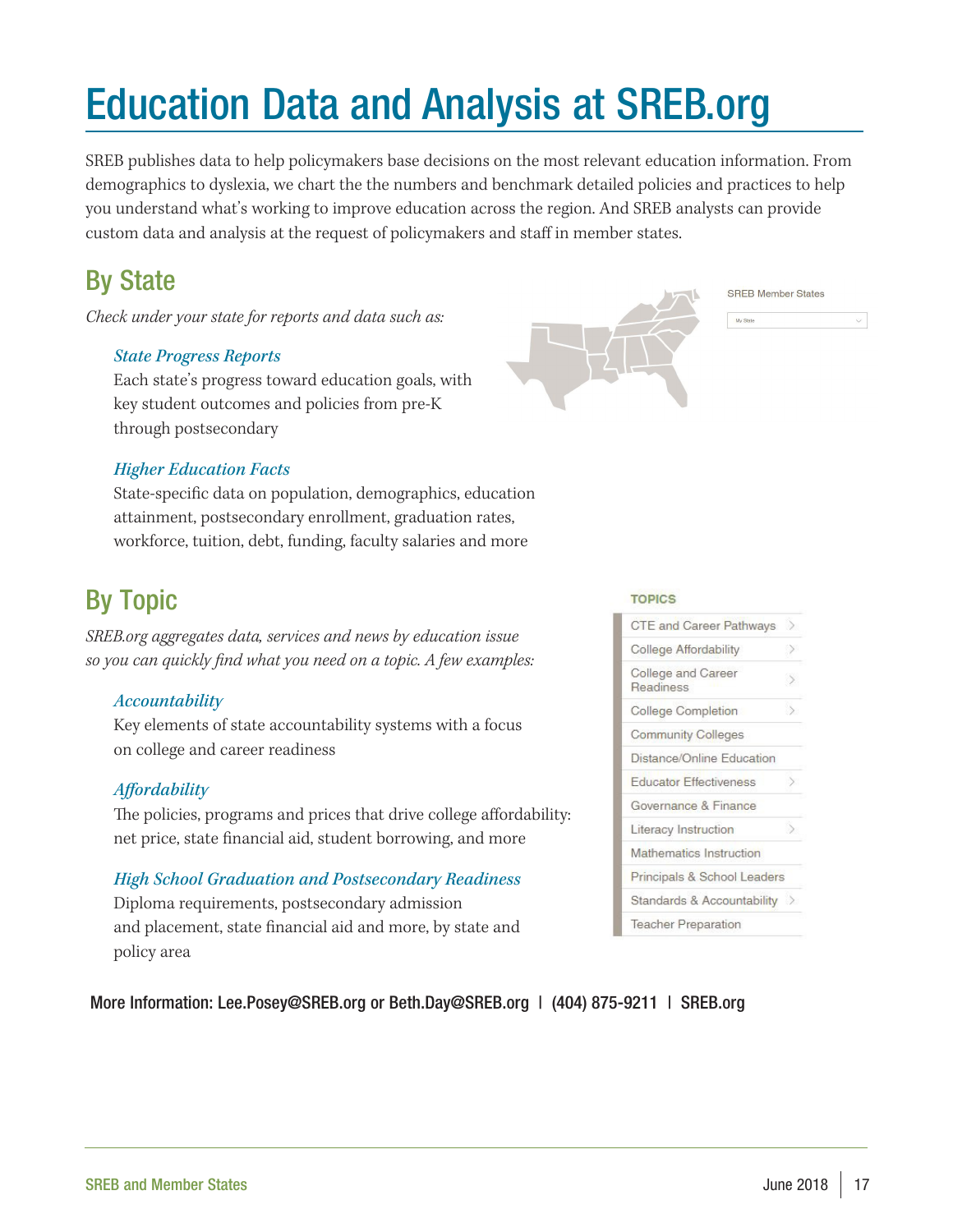# **Leadership**

# Members of the Board

The SREB Board includes the governor and four gubernatorial appointees from each member state, including at least one state legislator and one educator. *Members as of June 2018:*

John Bel Edwards, Governor, Louisiana, *Chair* Joyce Elliott, State Senator, Arkansas, *Vice Chair* Robert H. Plymale, State Senator, West Virginia, *Treasurer*

# **Alabama**

Kay Ivey, Governor

\* Alan Baker, State Representative Caroline Novak, President, A+ Education Partnership Ed Richardson, former State Superintendent of Education, Montgomery Chuck Smith, Demopolis

# **Arkansas**

Asa Hutchinson, Governor

- Joyce Elliott, State Senator Lori Griffin, Principal, Ballman Elementary School Teresa Inman, District Instructional Technology Coordinator, Paris Public Schools
	- Donnie Whitten, Superintendent, Arkadelphia Public Schools

# **Delaware**

John Carney, Governor Susan S. Bunting, Secretary of Education Robert W. Rescigno, Assistant Vice President, Academic Affairs, Wilmington University Darryl M. Scott, former State Representative

\* David P. Sokola, State Senator

# **Florida**

Rick Scott, Governor Karin Hoffman, Vice President, Sonshine Educational Tours John Legg, former State Senator \* Joe H. Pickens, President, St. Johns River

 State College Rene Plasencia, State Representative

# **Georgia**

Nathan Deal, Governor Matt Arthur, Deputy Commissioner, Technical College System of Georgia Terry England, State Representative Erin Hames, Atlanta

Jack Hill, State Senator

# **Kentucky**

Matt Bevin, Governor John "Bam" Carney, State Representative

\* Derrick W. Graham, State Representative Alesa G. Johnson, Chief, Community, Workforce and Economic Development, Somerset Community College

Mardi Montgomery, Executive Director, Kentucky Board of Education

# **Louisiana**

John Bel Edwards, Governor Cynthia Hedge-Morrell, New Orleans Monty Sullivan, President, Louisiana Community and Technical College System Francis C. Thompson, State Senator John C. White, State Superintendent of Education

# **Maryland**

Larry Hogan, Governor Gail H. Bates, State Senator

- \* Robert L. Caret, Chancellor, University System of Maryland James D. Fielder, Secretary of Higher Education
	- Jack R. Smith, Superintendent, Montgomery County Public Schools

\* Executive Committee member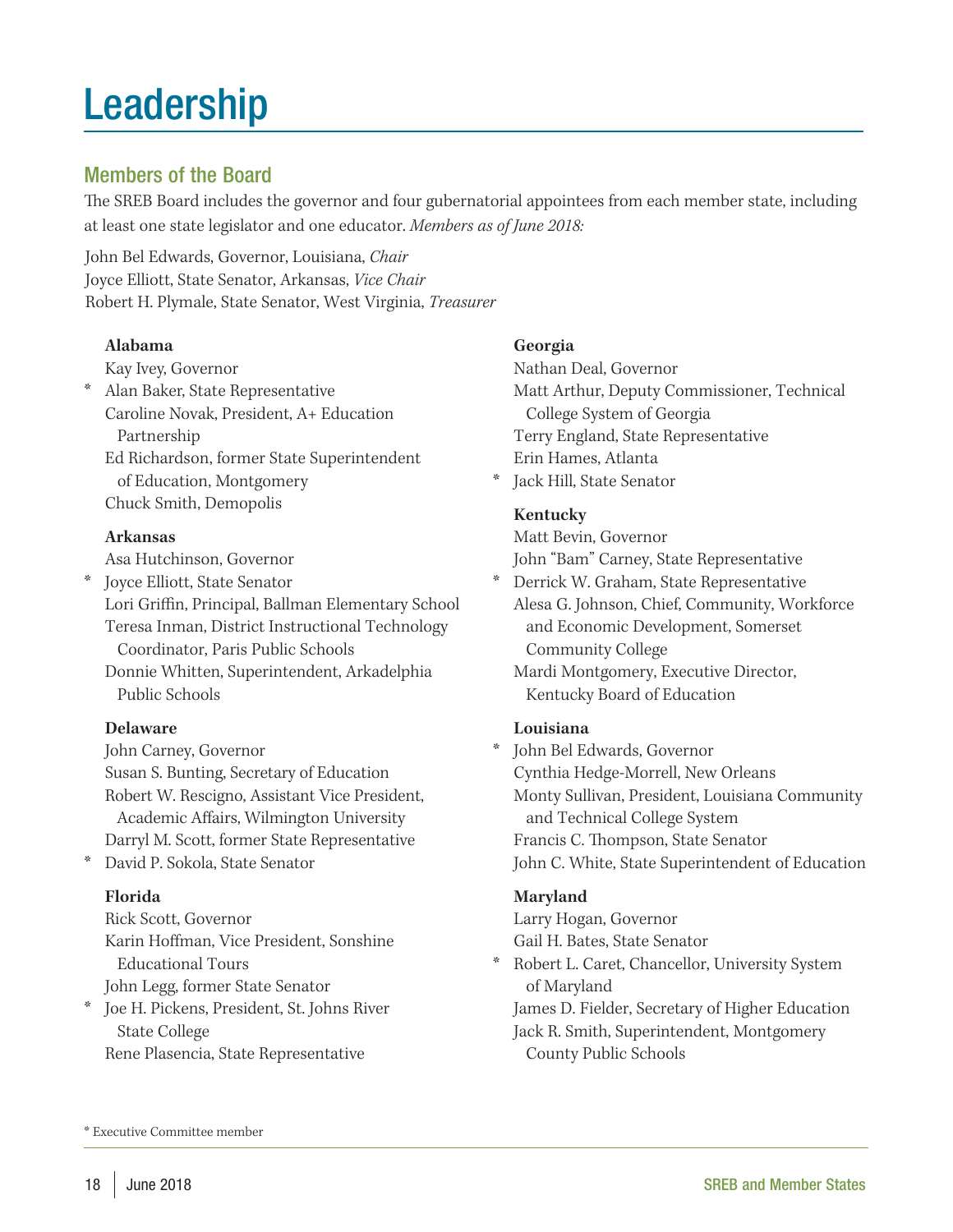#### **Mississippi**

Phil Bryant, Governor

\* Terry C. Burton, State Senator Videt Carmichael, State Senator Mimmo Parisi, Professor and Director, National Strategic Planning and Analysis Research Center, Mississippi State University

Laurie Smith, Education and Workforce Development Policy Advisor, Office of the Governor

# **North Carolina**

Roy Cooper, Governor

\* Tamara Barringer, State Senator Brandon Gosey, Member, Rutherford County School Board Graig R. Meyer, State Representative Adeniyi Ojutiku, Raleigh

# **Oklahoma**

Mary Fallin, Governor Tom Friedemann, Superintendent/CEO, Francis Tuttle Technology Center

\* Glen D. Johnson, Chancellor,

 Oklahoma State Regents for Higher Education Jennifer Monies, Executive Director, Oklahoma Achieves

Michael Rogers, State Representative

# **South Carolina**

Henry McMaster, Governor Rita Allison, State Representative Melanie Barton, Executive Director, Education Oversight Committee

\* Nikki G. Setzler, State Senator Molly Spearman, State Superintendent of Education

#### **Tennessee**

Bill Haslam, Governor

- \* Harry Ray Brooks, State Representative Beth Cox, Hendersonville Krissy DeAlejandro, Executive Director, tnAchieves
	- L. Anthony Wise, President, Pellissippi State Community College

# **Texas**

Greg Abbott, Governor Pedro Martinez, Superintendent, San Antonio Independent School District Mike Morath, Commissioner of Education Raymund A. Paredes, Commissioner of Higher Education Larry Taylor, State Senator

# **Virginia**

Ralph Northam, Governor

Leanna Blevins, Executive Director, New College Institute

R. Edward "Edd" Houck, former State Senator

\* Janet D. Howell, State Senator

Glenda R. Scales, Associate Dean for Global Engagment and Chief Technology Officer, College of Engineering at Virginia Tech

# **West Virginia**

Jim Justice, Governor

Thomas W. Campbell, President, State Board of Education

Paul Hill, Chancellor, Higher Education Policy Commission

\* Robert H. Plymale, State Senator Roman W. Prezioso Jr., State Senator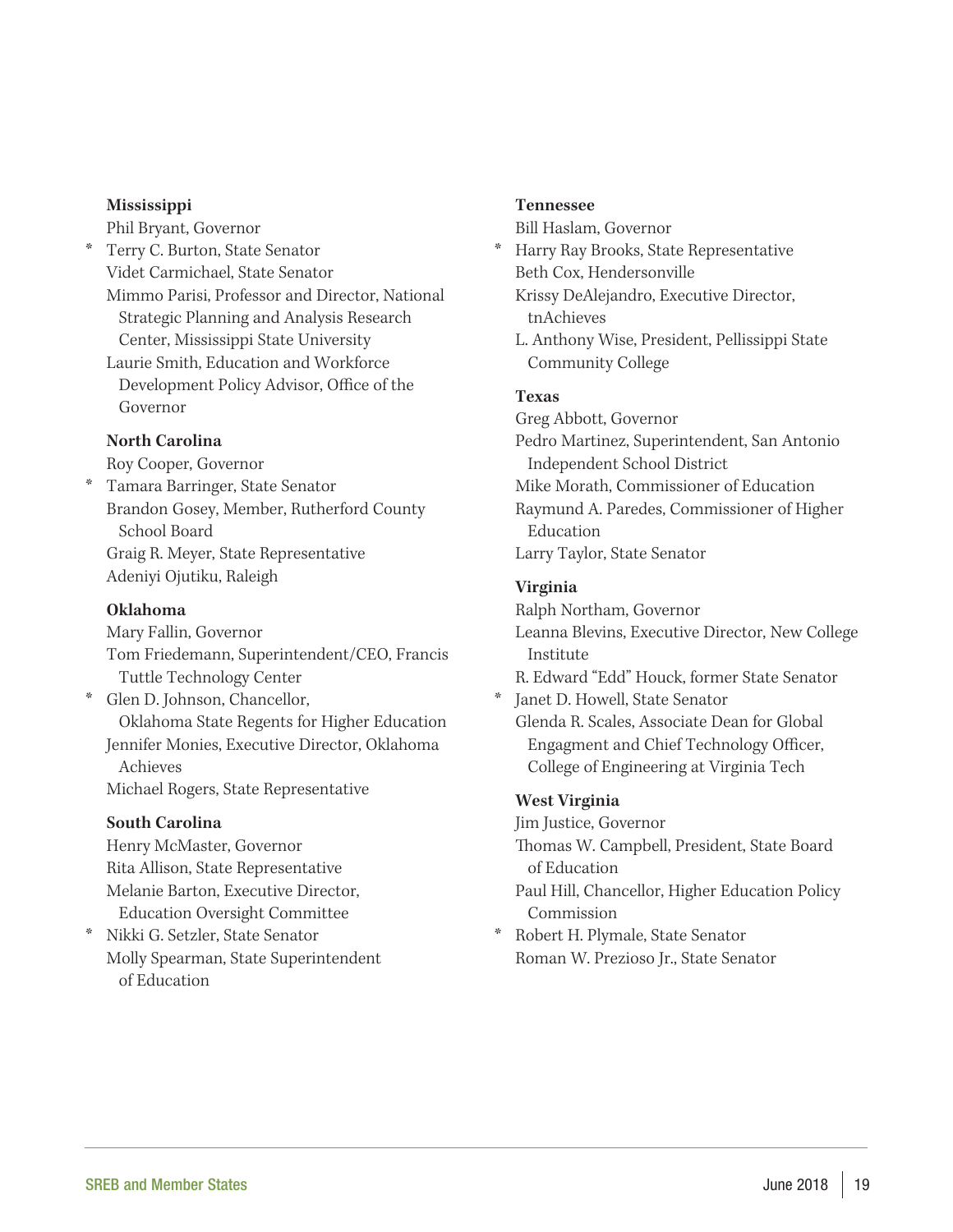# Legislative Advisory Council Members

SREB's Legislative Advisory Council of legislators from each state advises the Board. *Members as of June 2018:*

Alan Baker, State Representative, Alabama, *Chair* Fran Millar, State Senator, Georgia, *Vice Chair*

Alan Baker, State Representative *Brewton, Alabama* Dick Brewbaker, State Senator *Montgomery, Alabama* Terri Collins, State Representative *Decatur, Alabama* Randy Davis, State Representative *Daphne, Alabama* Vivian Davis Figures, State Senator *Mobile, Alabama* Trip Pittman, State Senator *Montrose, Alabama* Rod Scott, State Representative *Fairfield, Alabama*

Sonia Barker, State Representative *Smackover*, *Arkansas* Eddie L. Cheatham, State Senator *Crossett, Arkansas* Alan Clark, State Senator *Lonsdale, Arkansas* Bruce Cozart, State Representative *Hot Springs, Arkansas* Joyce Elliott, State Senator *Little Rock, Arkansas* Grant Hodges, State Representative *Rogers, Arkansas* Mark Lowery, State Representative *Maumelle, Arkansas*

Stephanie Bolden, State Representative *Wilmington, Delaware* Debra Heffernan, State Representative *Wilmington, Delaware* Earl G. Jaques Jr., State Representative *Newark, Delaware* Joseph Miro, State Representative *Newark, Delaware* Brian Pettyjohn, State Senator *Georgetown, Delaware*

Michael Ramone, State Representative *Newark, Delaware* F. Gary Simpson, State Senator *Milford, Delaware* David Sokola, State Senator *Newark, Delaware*

Rene Plasencia, State Representative *Orlando, Florida*

Robert Dickey, State Representative *Musella, Georgia* Terry England, State Representative *Auburn, Georgia* Jack Hill, State Senator *Reidsville, Georgia* Fran Millar, State Senator *Dunwoody, Georgia*

John "Bam" Carney, State Representative *Campbellsville, Kentucky* Derrick W. Graham, State Representative *Frankfort, Kentucky* Jody Richards, State Representative *Bowling Green, Kentucky* Steve Riley, State Representative *Glasgow, Kentucky* Johnny Ray Turner, State Senator *Prestonsburg, Kentucky* Mike Wilson, State Senator *Bowling Green, Kentucky* Max Wise, State Senator *Campbellsville, Kentucky*

Nancy Landry, State Representative *Lafayette, Louisiana*  Gerald Long, State Senator *Winnfield, Louisiana* Dan W. "Blade" Morrish, State Senator *Jennings, Louisiana* H. Eugene Reynolds, State Representative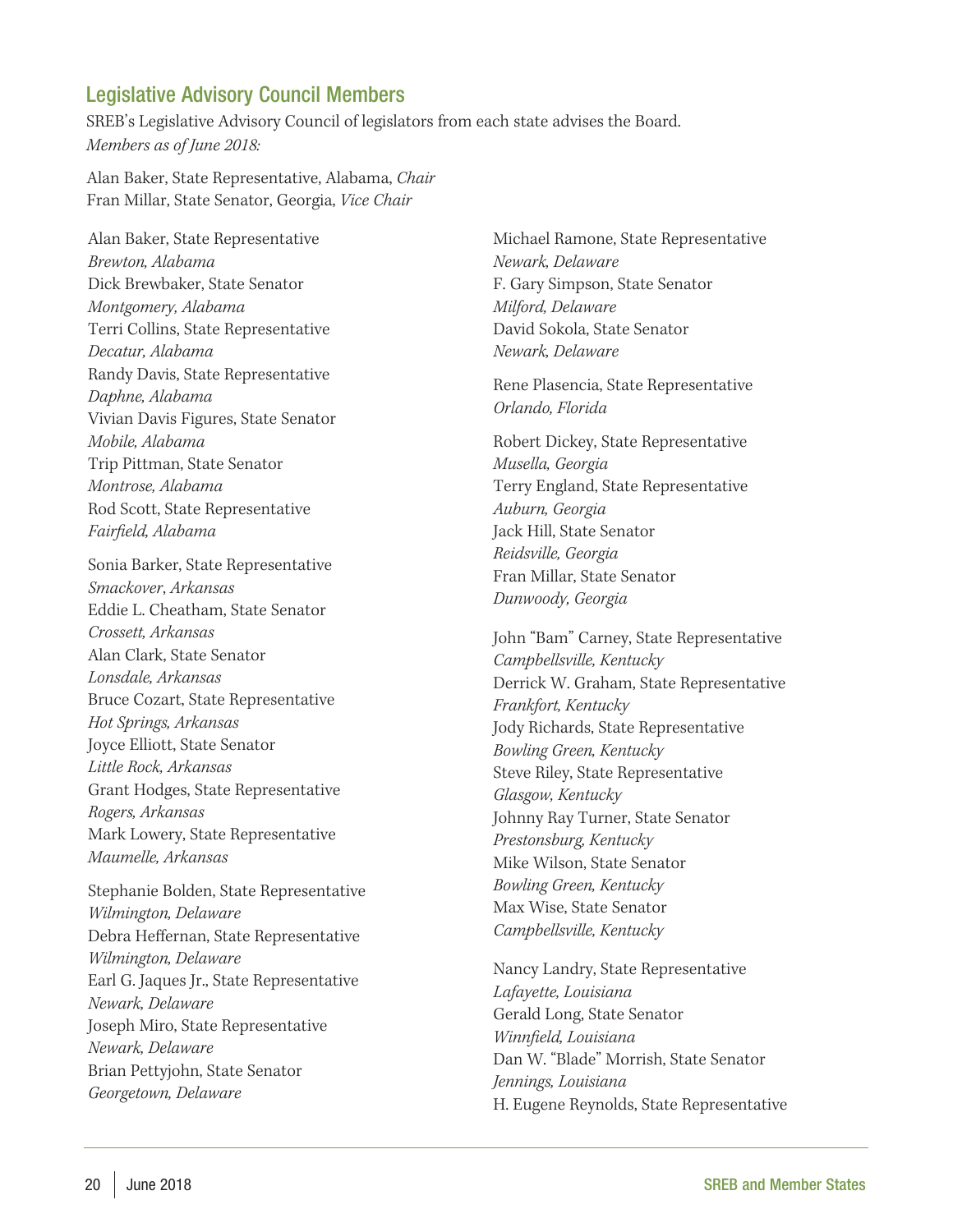*Minden, Louisiana* Patricia Haynes Smith, State Representative *Baton Rouge, Louisiana* Francis C. Thompson, State Senator *Delhi, Louisiana*

Gail H. Bates, State Senator *West Friendship, Maryland* Sheila Ellis Hixson, State Delegate *Silver Spring, Maryland* Edward J. Kasemeyer, State Senator *Arbutus, Maryland*

Terry C. Burton, State Senator *Newton, Mississippi* Videt Carmichael, State Senator *Meridian, Mississippi* Nolan Mettetal, State Representative *Sardis, Mississippi*

Tamara Barringer, State Senator *Cary, North Carolina* Rosa U. Gill, State Representative *Raleigh, North Carolina* Linda P. Johnson, State Representative *Kannapolis, North Carolina* Graig R. Meyer, State Representative *Chapel Hill, North Carolina* Erica D. Smith, State Senator *Henrico, North Carolina*

Chad Caldwell, State Representative *Enid, Oklahoma* Dennis Casey, State Representative *Morrison, Oklahoma* Marty Quinn, State Senator *Claremore, Oklahoma* Michael Rogers, State Representative *Broken Arrow, Oklahoma* Gary Stanislawski, State Senator *Tulsa, Oklahoma*

Rita Allison, State Representative *Lyman, South Carolina* 

John W. Matthews Jr., State Senator *Bowman, South Carolina* Nikki G. Setzler, State Senator *West Columbia, South Carolina*

Harry Ray Brooks, State Representative *Knoxville, Tennessee* Reginald Tate, State Senator *Memphis, Tennessee* Mark White, State Representative *Memphis, Tennessee*

Charles "Doc" Anderson, State Representative *Waco, Texas* Donna Campbell, State Senator *New Braunfels, Texas* Mike Lang, State Representative *Eastland, Texas* Larry Taylor, State Senator *Friendswood, Texas*

David L. Bulova, State Delegate *Fairfax, Virginia* Janet D. Howell, State Senator *Reston, Virginia* Mamie E. Locke, State Senator *Hampton, Virginia* Jennifer L. McClellan, State Senator *Richmond, Virginia* 

Paul Espinosa, State Delegate *Charles Town, West Virginia* Kenny Mann, State Senator *Ballard, West Virginia* Rick Moye, State Delegate *Crab Orchard, West Virginia*  Robert H. Plymale, State Senator *Huntington, West Virginia* Roman W. Prezioso Jr., State Senator *Fairmont, West Virginia* Joe Statler, State Delegate *Core, West Virginia*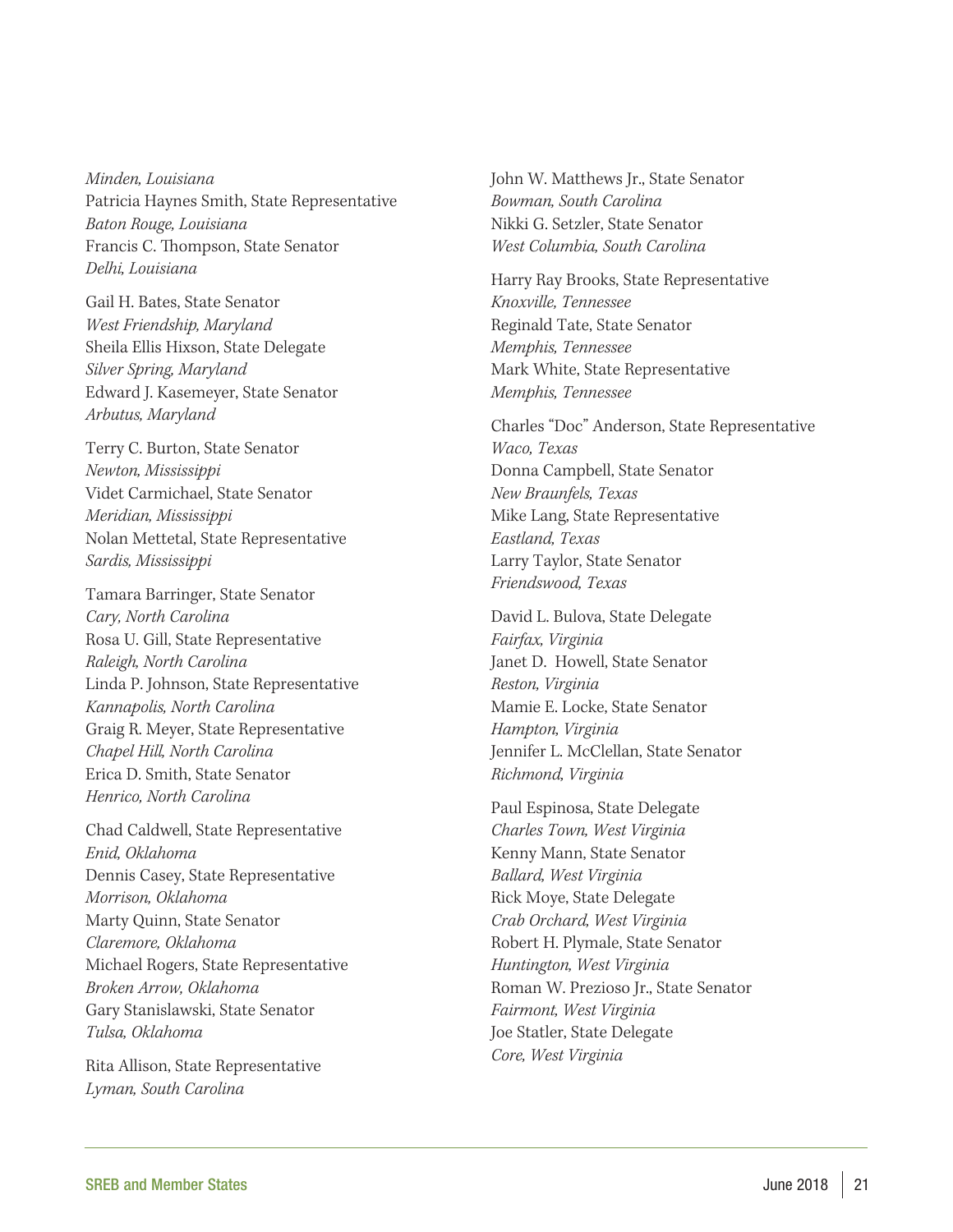# Funding

Appropriations from each member state support core operations and services. SREB leverages the longstanding commitments of states to attract external funding in external grants and contracts for specific education improvement projects available to member states.

*SREB gratefully acknowledges support from member states and the following in 2017-18.*

ACT Inc. Alfred P. Sloan Foundation Bill & Melinda Gates Foundation Lamar Plunkett Family

Lumina Foundation National Aeronautics Space Administration National Science Foundation

# SREB Reports, 2017-2018

*Looking Closer*  2018 State Progress Reports

*More than the Numbers: Teacher Preparation Data Systems* 

*Tenets of State Accountability for Increased College and Career Readiness*

*Valuing Both Cs in College- and Career-Readiness Accountability Systems*

*Accountability for School Improvement and College and Career Readiness* State profiles

*College Affordability Profile 2017* State profiles

*Public Higher Education Affordability in the South: Regional Profile 2017*

*College Affordability: Promising State Policies and Practices*

*2017 SREB Fact Book on Higher Education*

*10 Critical Issues in Educational Technology*

*Emerging Technologies and New Learning Models That Engage Students*

*Expanding Accessibility to Digital Spaces Through Improved Policy and Practice*

*Beginning the Bachelor of Science in Nursing in High School: How Kentucky Created a 120-Credit Hour Nursing Career Pathway*

*Dyslexia Policies in SREB States: Addressing the Needs of Struggling Young Readers*

*Ready to Read, Ready to Succeed: State Policies that Support Fourth Grade Reading.*

*Evaluator Training: A Guide for States*

*Mentoring New Teachers: A Fresh Look*

*Feedback on Teaching: A Fresh Look*

*Student Surveys: A Fresh Look*

*Alignment of Instructional Materials: Trends in State Efforts* 

*Alignment of Instructional Materials: State Profiles*

*Making Math Matter: High-Quality Assignments That Help Students Solve Problems and Own Their Learning*

*Engaging Students in Deeper Learning Through Powerful Literacy and Mathematics Assignments*

*Pre-K Benefits: 2018 Update Research Snapshot*

*Legislative Reports* and *Legislative Briefings* 

*The Southern Regional Education Board and Member States*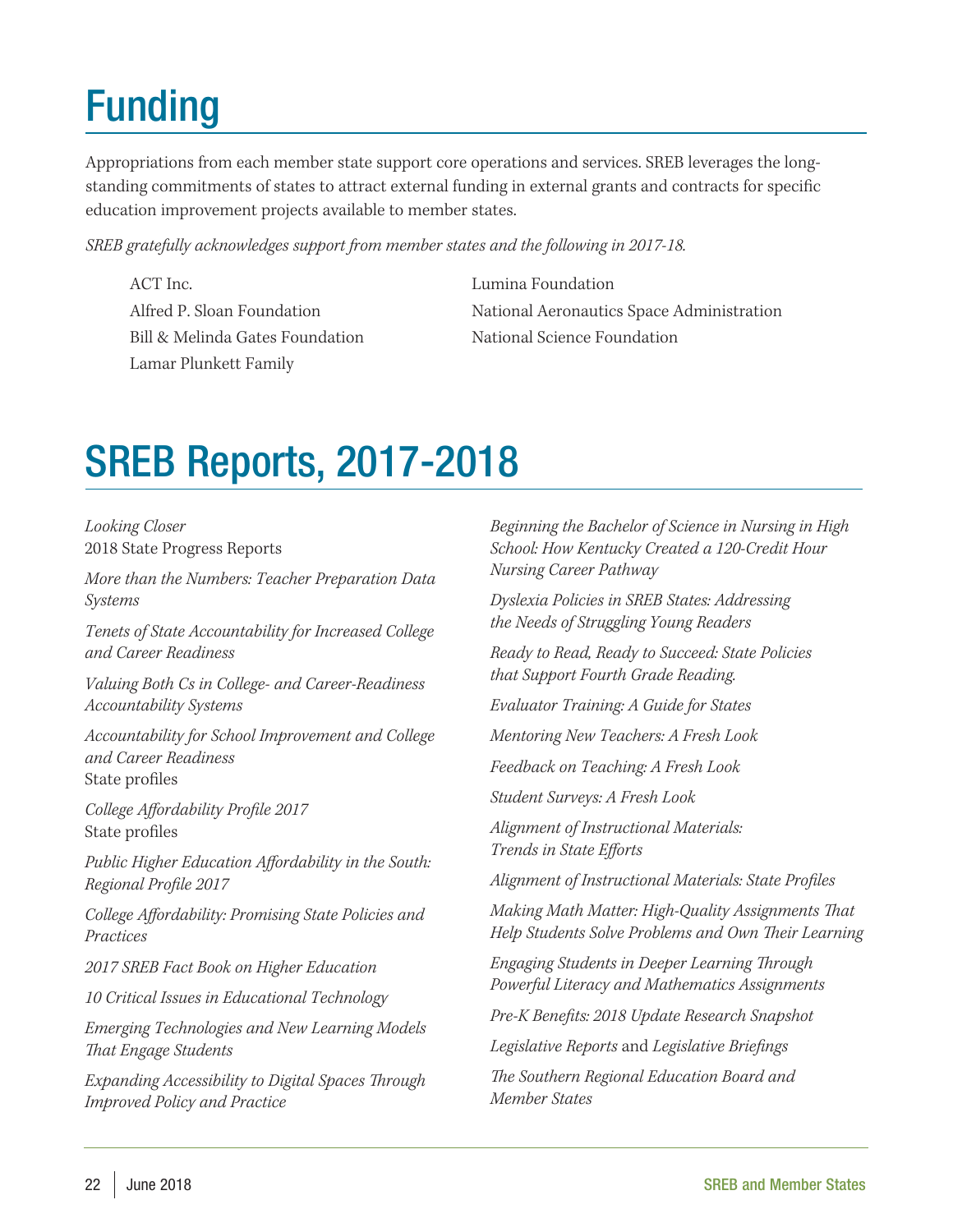# SREB Programs and Services

**Academic Common Market** Wanda.Barker@SREB.org (404) 875-9211 | SREB.org/ACM

**Advanced Career** Dale.Winkler@SREB.org (404) 875-9211 | SREB.org/AC

**Career and Technical Education, School Improvement** Dale.Winkler@SREB.org (404) 875-9211

**College and Career Readiness** Dave.Spence@SREB.org (404) 875-9211

**College- and Career-Readiness Standards Benchmarking**  Kim.Anderson@SREB.org (404) 775-9366 | SREB.org/BenchmarkingStandards

**Council on Collegiate Education for Nursing** Joan.Lord@SREB.org (404) 879-5534 | SREB.org/Nursing

**Doctoral Scholars Program** Ansley.Abraham@SREB.org (404) 879-5573 | SREB.org/DoctoralScholars

**Educator Effectiveness** Andy.Baxter@SREB.org (704) 247-7497 | SREB.org/EE

**Educational Technology Cooperative** Wanda.Barker@SREB.org (404) 879-5558 | SREB.org/EdTech

**Fact Book on Higher Education | Data Exchange** Susan.Lounsbury@SREB.org (404) 879-5546 | SREB.org/FactBook

**Go Alliance and Go Alliance Academy** AliceAnne.Bailey@SREB.org (404) 879-5601 | SREB.org/GoAlliance and SREB.org/GoAllianceAcademy

**Goals and State Progress** Jeff.Gagne@SREB.org and Joan.Lord@SREB.org (404) 875-9211 | SREB.org/Progress

**High Schools That Work** Dale.Winklers@SREB.org (404) 875-9211 | SREB.org/HSTW

**HSTW Staff Development Conference**  Anna.Johnston@SREB.org (404) 962-9629 | SREB.org/SummerConference

**Learning-Centered Leadership Program** Jon.Schmidt-Davis@SREB.org (404) 879-5591 | SREB.org/Leadership

**Literacy Design, Math Design Collaboratives** Dan.Mollette@SREB.org (404) 875-9211 | SREB.org/LDCMDC

**Making Middle Grades Work** Judy.Frank@SREB.org (404) 875-9211 | SREB.org/MMGW

**Postsecondary Education** Cheryl.Blanco@SREB.org (770) 401-2377

**Readiness Courses** John.Squires@SREB.org (423) 584-1018 | SREB.org/Ready

**Regional Contract Program** Wanda.Barker@SREB.org (404) 875-9211 | SREB.org/RCP

**State Authorization Reciprocity Agreement (SARA)** Wanda.Barker@SREB.org (404) 875-9211 | SREB.org/SARA

**State Services**  Lee.Posey@SREB.org (404) 962-9637 | SREB.org/StateServices

**Technology, Insurance Purchasing Savings** Camille.Martin@SREB.org (404) 875-9211

**Technology Centers That Work** Linda.Floyd@SREB.org (404) 875-9211 | SREB.org/TCTW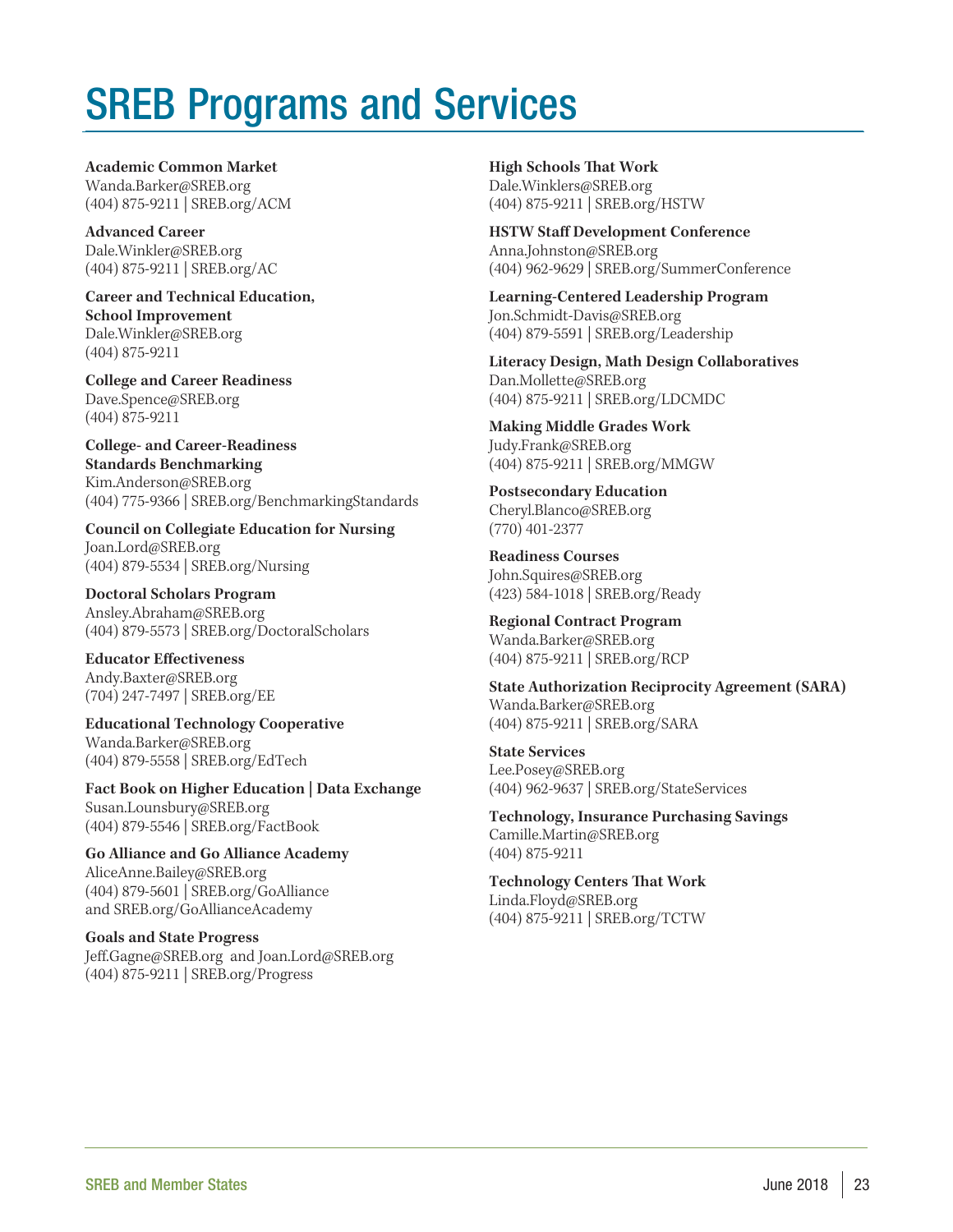# Southern Regional Education Board States

Delaware Oklahoma Kentucky Texas Louisiana Virginia Maryland West Virginia

Alabama Mississippi North Carolina Florida South Carolina Georgia Tennessee